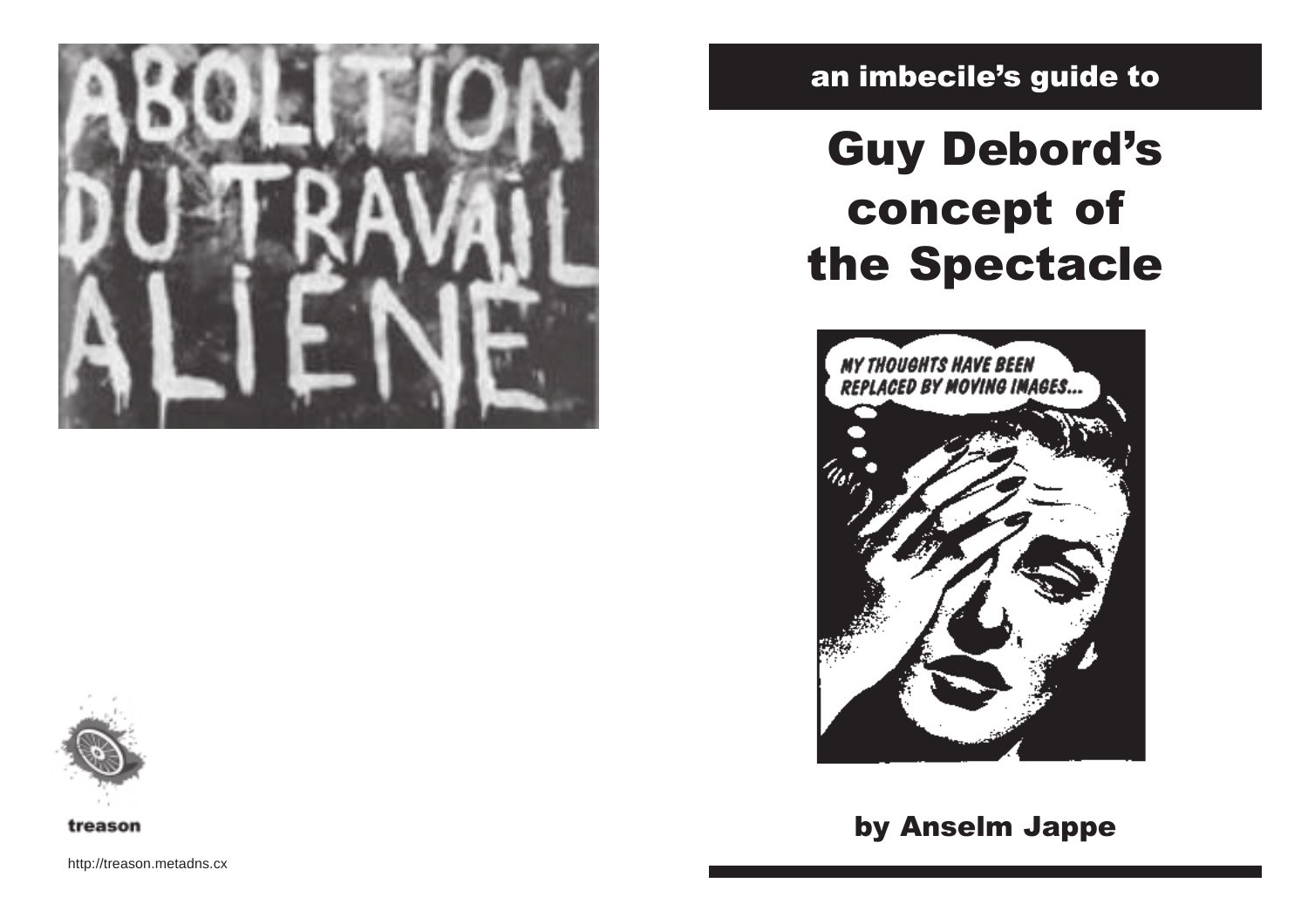first published as 'Part 1: The Concept of the Spectacle' in Anselm Jappe's *Guy Debord*, University of California Press, 1999

this edition published by Treason Press, February 2004

36. In an internal SI document (1970), reprinted in *Débat d'orientation de l'ex-Internationale Situationniste* (Paris: Centre de Recherche sur la Question Sociale, 1974), 7, cited by Pascal Dumontier, *Les Situationnistes et mai 1968: Tbéorie et pratigue de la révolution* (1966-1972) (Paris: Gérard Lebovici, 1990), 187.

37. Cf. for example the first chapter of Marx and Engels, *The German Ideology* (Moscow: Progress Publishers 1968), especially the discussion of "Natural and Civilized Instruments of Production and Forms of Property," pp. 81-86; or the section on "forms which precede capitalist production," in *Grundrisse*, 471-79.

38. Karl Marx *Critique of Hegel's Doctrine of the State (*§§ 261-313), trans. Rodney Livingstone, in EW, 141.

39. Cf. ibid., 146-47. As a matter of fact, "Marxism" could perfectly well have deduced from this account of Marx's that in the last analysis social classes have a *quantitative* character and that consequently they are not a determining but merely a derivative factor in the functioning of a commodity-based society.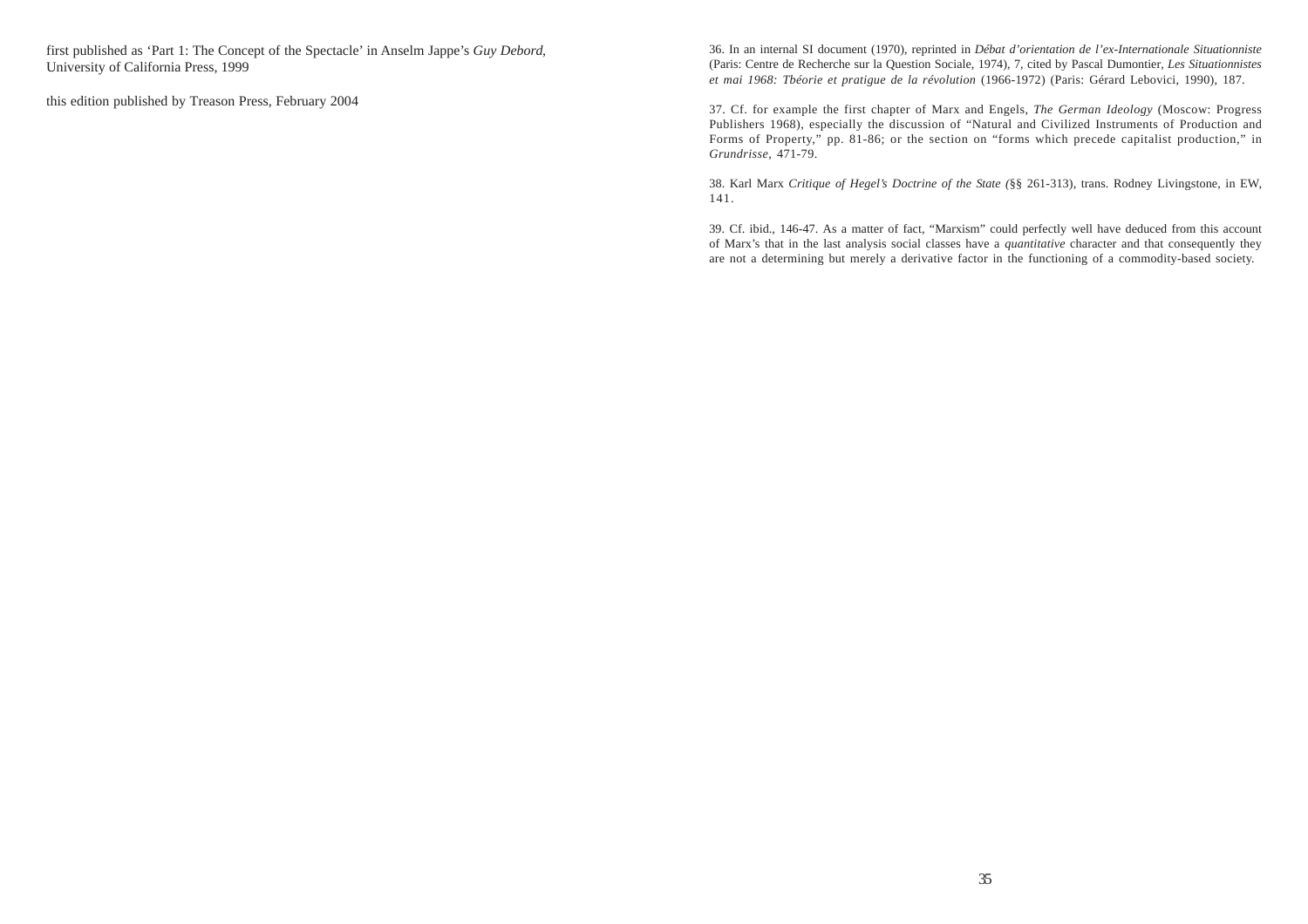*Theory of Value* (Detroit: Black and Red, 1972; Montreal: Black Rose, 1973); this work was first published in Moscow in 1924 and barely noticed at that time.

24. The Situationists nonetheless approved in theory of this conception of organization and strove to apply it to themselves. See their pamphlet *De la Misère en milieu étudiant* (Strasbourg: Union Nationale des Étudiants de France/Association Fédérative Générale des Étudiants de Strasbourg, 1966), 25; English trans: "On the Poverty of Student Life," in *SIA*, 334. (This pamphlet is discussed in Part 2, pp. 82-83.)

25. In the context of the present discussion, "Lukács" refers exclusively to the Lukács of *History and Class Consciousness*.

26. In his 1967 preface, Lukács vigorously reversed this judgment, asserting that it is in fact activity, not passivity, that is characteristic of the bourgeoisie. But one may perfectly well become active, even frantically so, on the basis of a "fact" or a "law" whose validity one accepts in a passive way, which suggests that *History and Class Consciousness* was nearer the mark than its author was later prepared to admit.

27. Karl Marx, *Economic and Philosophical Manuscripts*, trans. Gregor Renton, in *EW*, 335.

28. Some observations on this subject will be found in Martin Jay, *Downcast Eyes: The Denigration of Vision in Twentieth-Century French Thought* (Berkeley: University of California Press 1993), chapter 7 of which is entitled "From the Empire of the Gaze to the Society of the Spectacle: Foucault and Debord" (see especially pp. 416ff.). A somewhat less superficial account might have been expected from Jay, a historian of philosophy well known for his work on the Frankfurt School. It is certainly worth noting, however, how quickly Debord seems to be losing his "marginality" in the eyes of the academic world.

29. Debord wavers even more than the Lukács of *History and Class Consciousness* between stressing the alienation of "man," of "the individual," and stressing the alienation of "the worker."

30. Twenty years later, in *Comments on the Society of the Spectacle,* Debord reversed the terms of this proposition: he now saw the middle classes, of whom he had originally said that they would be absorbed into the proletariat, as occupying the whole of social space the rule of the spectacle being their expression. Although the conditions of their lives had been proletarianized in that they had no power over those lives, they lacked the class consciousness of the proletariat. From this point of view, therefore, even Debord eventually admitted that the proletarian class had been absorbed by the middle class.

31. Lukács says of the Hegelian analysis of bourgeois society that "it is only the *manner* of this deduction, namely the dialectical method, that points beyond bourgeois society" (*HCC*, 148), while Debord notes that although Hegel's *conclusions* are negated by the existence of the proletariat, "the validity of [his] *method* is confirmed" thereby (*SS* §77).

32. The Club Mediterranee, as one of the earliest and most advanced examples of the alienation of everyday life, was a frequent polemical target of the Situationists.

33. The text quoted here is "The Changing Function of Historical Materialism," originally a speech given in 1919 during the Hungarian Council Republic; according to Lukács's preface (1923) to *History and Class Consciousness,* this essay still contains "the echoes of those exaggeratedly sanguine hopes that many of us cherished [at that time] concerning the duration and tempo of the revolution" (*HCC*, xli).

34. Ibid., 167-68.

35. We should not be surprised, in this context, to see Gianni Vattimo, Turin prophet of what he himself calls "weak thinking," proclaiming that "a large majority of us are proletarians... Proletarians not in terms of property but in terms of the quality of life" (*La Stampa*, 11 October 1990, cited in *Il Manifesto*, 12 October 1990).

## **Contents**

- 4 Must We Burn Debord?
- 7 The Spectacle Highest Stage of Abstraction
- 16 Debord and Lukács
- 24 History and Community as the Essence of Man
- 32 Footnotes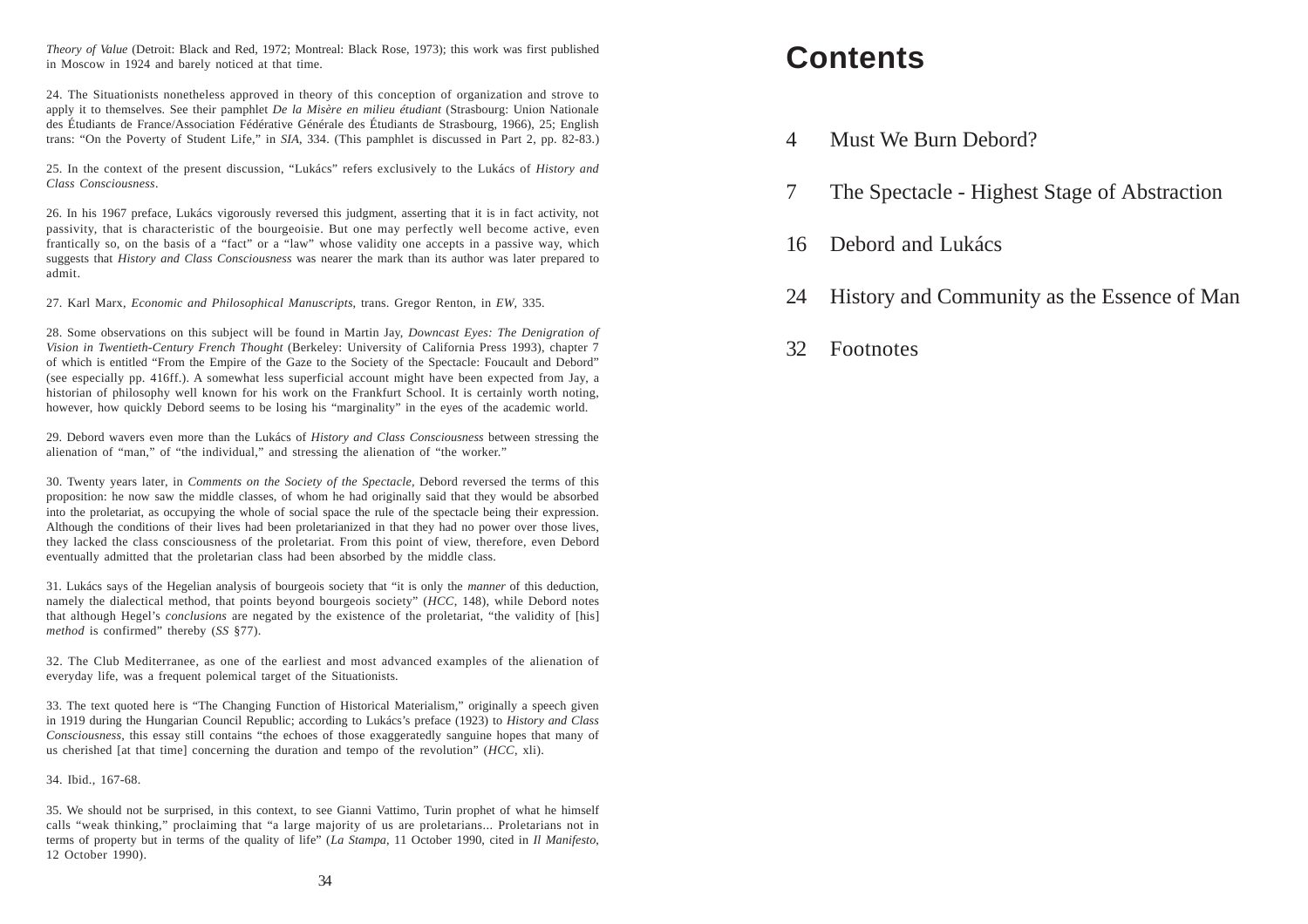### **Must We Burn Debord?**

Some historical periods display a strong belief in the power of critical thought. Cases in point are the reign of Ch'in Shih Huang Ti, the Chinese emperor who organized the first book-burnings in history, or the age that condemned Anaxagoras and Socrates, or the one that burned Bruno and Vanini at the stake. As recently as twenty years ago, in the Iran of the Shah, a schoolteacher was sent to prison for life because she owned a copy of Hegel's *Science o f Logic.*

Our own era, however - meaning the last few decades in the West - has (not unreasonably) treated its thinkers as completely harmless individuals. Many a self-proclaimed sworn enemy of the world as it is has fallen rapturously into the welcoming arms of academia or of television. Guy Debord, though, must surely be numbered among the very few people deemed quite beyond the pale. For a long time, in fact, the police showed far more interest in him than did the agencies normally responible for the diffusion of ideas. A time came, however, when this attiude could no longer prevent the theories developed by Debord and his Situationist friends from leaving their mark, despite all obstacles, on the spirit of the times. Since then another way of obscuring Debord's thinkng has come into play, namely trivialization: there must be very few present-day authors whose ideas have been so widely applied in a disorted form, and generally without attribution.

That we live in a "society of the spectacle" is acknowledged by almost everyone - by television producers, by President Jacques Chirac, by the lowliest of mere spectators. The phrase seems practically de rigueur in every discussion of the invasion of life by the mass media, every denunciation of the effects on children of being stuck from babyhood on in front of the television screen; likewise the "spectacularization" of information is universally deplored apropos of the reporting of tragic events such as wars and catastrophes. Occasionally a slightly better informed commentator will mention that these terms are derived from the title of a book by a certain Debord, who is thus by implication depicted as a kind of less rarely supplied well-known Marshall McLuhan. Further details are rarely supplied.

Whether such "disinformation" is to be regretted is an open question. As an Austrian socialist of the first half of this century said, "When I began reading Marx, I was surprised never to have heard his name mentioned at school. When I began to understand Marx, I was no longer surprised in the least."

When Marx's theories are reduced to a simple economic doctrine concerning the supposedly inevitable pauperization of the proletariat, it is easy enough to trumpet the error of his thought. Here is a Marx eminently suitable for classroom discussion. A similar intent informs the presentation of Debord's ideas as nothing more than a theory of the mass media; a few specific points are then summarily conceded and the remainder of what he says passed over in silence. Nor is such a juxtaposition of Debord and Marx particularly arbitrary: a period that seeks to use the collapse of Soviet bureaucratic despotism and the seeming triumph of the Western model of social organization as weapons with which to deliver the coup de grace to everything remotely related to Marxist thought could hardly fail to be irked by one of the few theories of Marxist inspiration that has been confirmed repeatedly by the developments of the last thirty years.

There is another reason, too, why an analogy between Debord and Marx is not an

Marx's reasons for starting out with the analysis of value were purely methodological ones and that this analysis is meaningful only when viewed through the lens of the later analysis of surplus-value. Thus Louis Althusser counsels those reading Volume I of *Capital* for the first time to skip Part One, and he makes no bones about his conviction that the pages on the fetishistic character of the commodity are a harmful residue of Hegelianism that has had an extremely pernicious effect on the development of what he considers to be Marxism (see "Preface to *Capital*  Volume One" [1969], in Althusser, *Lenin and Philosophy and Other Essays*, trans. Ben Brewster [New York: Monthly Review Press, 1971], 81 and 95).

10. *Capital I*, 128.

11. Ibid., 128, 134.

12. Ibid., 148.

13. If "one ton of iron and two ounces of gold" have the same market value, common sense suggests that a natural relationship exists here; in reality the relationship concerned is between the quantities of labor that have produced the one and the other (ibid., 167).

14. Ibid., 163, 165.

15. Ibid., 166.

16. Ibid., 167.

17. With interest-bearing capital, that is to say, with "money that produces more money," the tautologous character of the production of value achieves its clearest expression: "M [money] - M' [more money]. Here we have the original starting-point of capital, money in the formula M-C [commodity] - M', reduced to the two extremes M - M', where  $M' = M + \Delta M$ , money that creates more money. This is the original and general formula for capital reduced to an absurd abbreviation" (*Capital III*, 514).

18. In the German journal *Krisis*, no. 13 (1993), one of the few publications to have elaborated upon these arguments in recent years, Ernst Lohoff writes as follows: "The contemplative and affirmative tone with which Hegel has reality evolve from the starting-point of the concept of 'Being' is utterly foreign to the Marxian account [of value]. For Marx 'value' cannot embody reality, but it subordinates reality to its own form, which form it then destroys, and in so doing destroys itself. The Marxian critique of value does not accept value as a positive basic principle, nor does it argue in its name. It interprets its self-sufficient existence in terms of appearance. And indeed the large-scale construction of the mediation known as the commodity absolutely does not lead to any definitive triumph of that form, but coincides instead with its crisis" (p. 126).

19. The Situationists, who detested dogmatism, and "isms" in general, maintained that they were Marxists "just as much as Marx was when he said 'I am not a Marxist'" (*IS* 9/26; *SIA*, 141).

20. Marx identifies the "purely economic" view with "the bourgeois standpoint" (Cap*ital II*I, 368); this passage is also cited by Lukács (*HCC*, 243).

21. Cf. *Capital I*, 932: "capital is not a thing, but a social relation between persons which is mediated through things."

22. Whereas labor under its concrete aspect invariably produces a qualitative transformation, as for instance when cloth is transformed into a coat, no such transformation occurs under its abstract aspect, merely an *increase in value* (money, objectified dead labor). This is the origin of labor's tautological character.

23. Another attempt to explore these themes should also be mentioned: Isaac I. Rubin's *Essays on Marx's*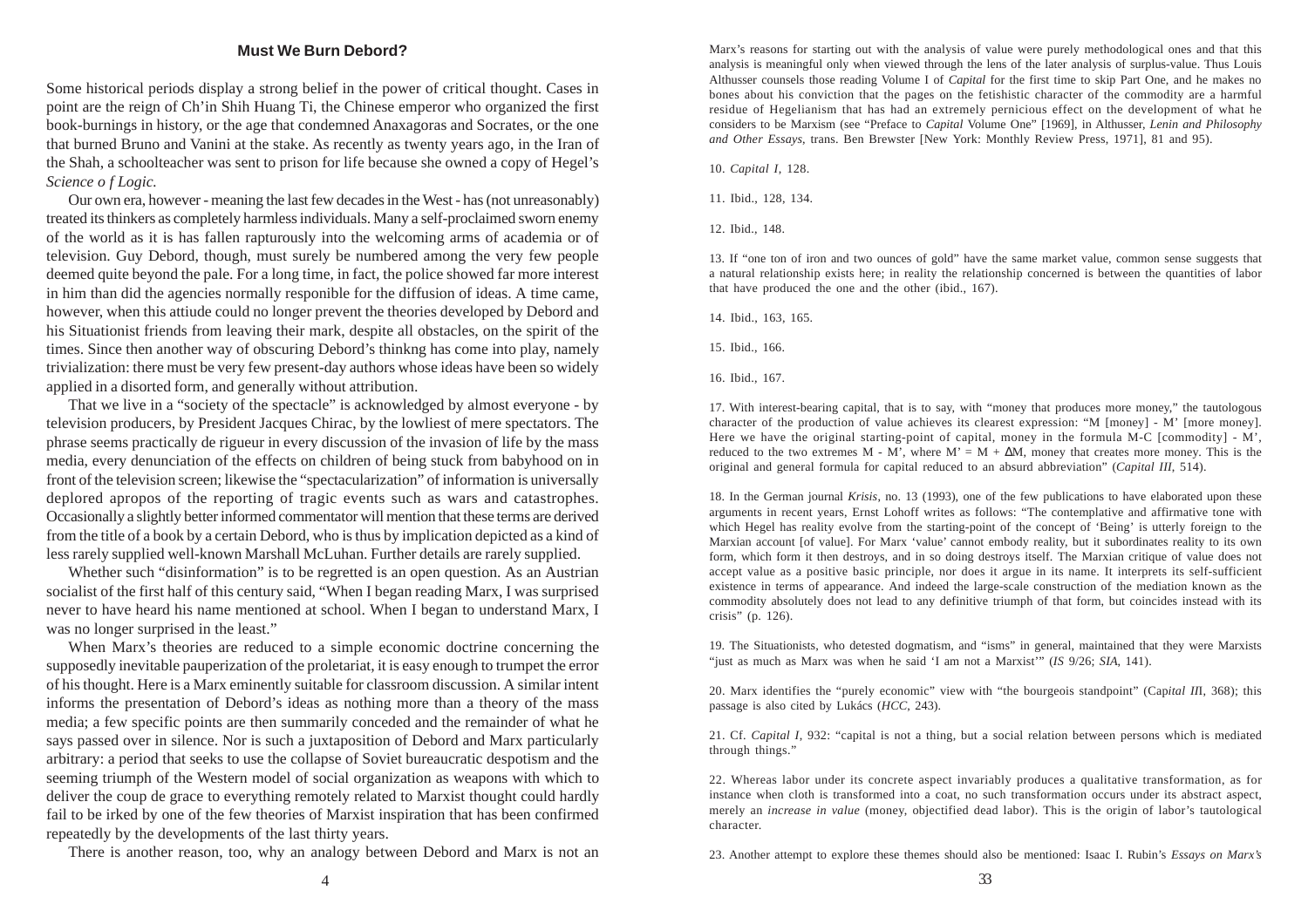All the same, in a more general way the Situationists persisted in thinking that postwar European society represented the last stage of a class society now several centuries old, which could be followed only by a general upheaval. As early as 1957, Debord was writing over-optimistically that the culture epitomized by a Françoise Sagan "signals a probably unsurpassable stage in bourgeois decadence" (*Rapp*., 694). In 1965 he announced "the decline and fall of the spectacular commodity economy" (*IS* 10/3-11; *SIA*, 153-60). After 1968, the Situationists, like Hegel contemplating Napoleon or, later, the Prussian state, and like Marx during the 1848 revolution, thought that an "upside-down world was about to be set back on its feet" and that history was on the point of being realized. In 1969, reproducing an extreme example (extreme, at any rate, for its time - October 1967) of the replacement of real experience by images, the Situationists' journal commented: "having carried its invasion of social life thus far, the spectacle was soon to experience the beginning of a *reversal* in the relationship of forces. In the following months [i.e., in 1968], history and real life resumed their assault upon the heaven of the spectacle" (*IS* 12-/50).

In Part 2 we shall see how this came about.

#### FOOTNOTES

1. Not overt quotations, that is. Very many passages of Debord's book are "*détournements*" of statements by other authors.

2. Unfortunately, we are not told what the other two books might be, or whether indeed they include *Capital* which was published almost exactly a century before *The Society* of *the Spectacle* (14 September 1867 - 14 November 1967).

3. In this respect (and in this respect only), there is a parallel to be drawn between Debord and Wittgenstein.

4. The ideas of the Situationists are not identical in every regard to the ideas of Guy Debord, as Debord himself stressed in 1957 and again in 1985. For my present purposes, apart from books, shorter works and articles signed by Debord, I have also taken into consideration, though to a lesser degree, the many unattributed articles in *Internationale Situationniste*; these expressed the collective opinions of the Situationists, and it is unlikely, in view of Debord's relationship to the organization, that ideas not espoused by him would have been presented in this way as "ideas of the group." On the other hand, all citations here to writings signed by other Situationists are clearly identified as to their authors.

5. As early as the nineteen-thirties, Theodor W Adorno asserted that henceforward exchange-value could be consumed and use-value exchanged, and that "all enjoyment that achieves emancipation from exchangevalue thereby acquires subversive characteristics" (*Dissonanzen,* in *Gesammelte Werke, vol. 14* [Frankfurt: Suhrkamp, 1977], 24-25)

6. Debord was indeed so much taken with this formulation that he quoted himself twenty years later (*Pan*., 83-84; Eng., 77).

7. It is worth noting once again that the spectacle implies a continual reversing of thing and image: things that were merely "ideal," such as religion and philosophy, take on material form while things that had a certain material reality, such as money and the state, are reduced to mere images.

8. Marx, "Preface to the First Edition," *Capital I*, 90.

9. Consequently, nothing could be further from the truth than the claim of some commentators that

arbitrary one: Debord's theories cannot be properly grasped unless they are first properly located within Marxist thought in general. Some people will doubtless find this surprising and question the idea that Debord might be of interest on account of his interpretation of Marx. Was not Debord first and foremost the representative of an artistic avant-garde that sought to transcend art by means of "*détournements*," "*derives*," play, and "unitary urbanism"? Surely the fulcrum of Situationist agitation was the "revolution of everyday life"? These things certainly played an important part, yet placing all the emphasis on them means playing down Debord's theoretico-practical activity, burying him in effect in the great cemetery of past avant-gardes, and ultimately according him no significance for the present time save that of some "father of the video neo-avant-garde" or "precursor of punk" (and these labels are not made up). This kind of incomprehension is likewise betrayed by the ever more prevalent use of the word "Situationism" - term the Situationists themselves firmly rejected from the outset on the grounds that it perversely froze their ideas into a dogma (*IS* 1/13; *SIA*, 45).

The chief concern of this study is the *relevance to the present time* of the notion of the "spectacle," as developed by Debord, and its utility in the construction of a critical theory of contemporary society. The intention is to show that the spectacle is the most highly developed form of a society based on commodity production and its corollary, the "fetishism of commodities." It is hoped that the real significance of this last concept will be clarified by showing the extent to which it constitutes a key to the understanding of the world of today, where the results of human activity are so antagonistic to humanity itself that they now threaten it with extinction through ecological catastrophe or war. We shall be touching on the pertinence for the present day of a central portion of Marx's thought, the critique of the fetishism of commodities, and in this context considering Debord's relationship to those minority strands in Marxism which have defined themselves in terms of that pivotal topic.

The main aim is to advance understanding of the theoretical issues while shedding light on the relationship between Debord and his contemporaries. Certain issues, among them the question of revolutionary organization, will be given short shrift here, because, whatever importance they once had, discussion of them now tends to resemble the Byzantine debate on the human versus the divine nature of Christ. Nor shall we devote much space to anecdotal and biographical details, which have been fairly well documented elsewhere. We will, however, be considering Debord's practical activity, his life, and what might be called his "myth," for they partake of an overarching desire for a rich life full of passion, not of passive contemplation, and embody a will to destroy whatever at present makes such a life impossible.

Aside from a growing disgust for those who used Marx to justify their gulags and their *nomenklatura,* it seemed in the nineteen-sixties that a good many Marxist or supposedly Marxist theories were outdated. These were years when capitalism showed no signs of any inability to increase its productive forces; it even seemed quite capable of ensuring a somewhat more equitable distribution than formerly of what it produced. This gave the lie to the belief that a revolution would be made by workers suffering ever greater poverty. Critical social thought proceeded to ask the most general, most simple, yet least frequently raised question: what use was being made of the immense accumulation of means now at society's disposal? Had life, as actually experienced by ordinary individuals, become richer?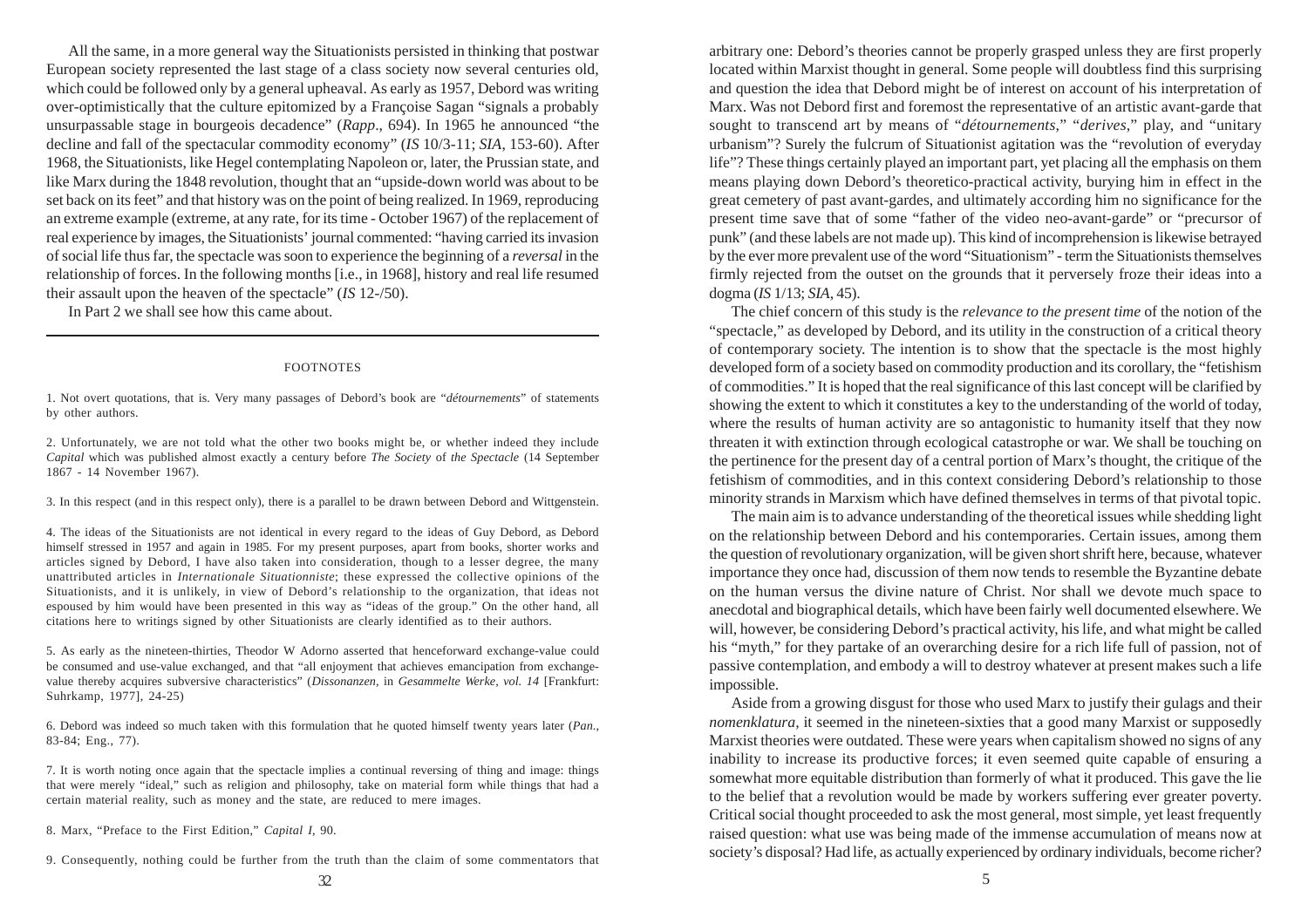The answer, clearly, was negative. Whereas the power of society overall appeared to be limitless, the individual was deprived of any control over his own world.

Unlike many others, Debord did not interpret this state of affairs as an inevitable reversal of progress, or as the fate of modern man, to which there was no alternative but an improbable return to the past. Rather, he attributed the situation to the fact that *the economy had brought human life under the sway of its own laws*. Consequently, no change emanating from *within* the economic sphere would be sufficient so long as the economy itself was not subordinated to the conscious control of individuals. In what follows, an attempt will be made to explain, on the basis of Debord's own statements, how this claim differs from similar-sounding formulations that even the Pope might utter. The modern economy and its existence as a detached sphere will be analyzed here as the consequences of the *commodity*, of *exchange-value*, of *abstract labor*, and of the *form of value*. These are the topics that need addressing.

This has in fact been the concern, since the time of the First World War, of a minority tendency within Marxism that assigns central importance to the problem of *alienation*, considered not as epiphenomenal but as crucial to capitalist development. It is true that this still implies a very philosophical approach; the essential point, however, is the stress laid on the fact that the economy, once it has achieved autonomy, and no matter what form its development takes, can only be antagonistic to human life. The leading figure in this strain of Marxism is the Georg Lukács of *History and Class Consciousness* (1923), who took up and further elaborated the Marxian critique of the "fetishism of commodities" in view of the transformations that had occurred in social reality since Marx's time. Later still, armed with the arguments of both Marx and Lukács, Debord would attempt to construct a theory of a particular variant of commodity fetishism that had arisen in the interim and that he called "the spectacle."

It is thus essential, if one is effectively to grasp the ideas set forth by Debord in *The Society of the Spectacle* (1967), to attend closely to his sources, to which he owes more than might at first be supposed. This is in no sense to diminish the originality of Debord's work, one of whose chief merits is that it adapts the earlier theories to a very different period. As he himself remarks in his autobiographical *Panegyric* (1989), "Men more knowledgeable than I have explained very well the origin of what has come to pass" *(Pan.*, 83; Eng., 77) - following which observation he quotes his own earlier paraphrase of the Marxian theory of exchange-value (SS §46). *The Society of the Spectacle* does not contain many quotations as such; $<sup>1</sup>$  when they do occur, their purpose is to buttress Debord's</sup> assertions rather than to acknowledge his sources. A careful reading of the book reveals, however, that Debord hews narrowly to the Lukácsian tradition in Marxism, refining certain aspects of it and sharing certain of its problems. To trace the development of the critique of alienation in Marx, Lukács, and Debord is not, however, to endorse Debord's claim, apropos of *The Society of the Spectacle,* that "there have doubtless not been three books of social criticism of such importance in the last hundred years" (*OCC*, 183-84; *Films*, 133 ).**<sup>2</sup>**

Debord's writings are not easily susceptible of paraphrase: for one thing their stylistic elegance militates against it, and for another there is a danger of "overinterpretation." Inevitably, therefore, it will be necessary to quote a good deal. As Debord himself emphasized, he wrote little *(Pan*., 42; Eng., 34), and only when it seemed to him necessary. No text of his inevitably comes into play, which is at first expressed in art and then in its negation; this is the connection in which Debord quotes the lines mentioned above, from Hegel's "The Difference between the Philosophical Systems of Fichte and Schelling," which he had found in *History and Class Consciousness* (*SS* §180; *HCC*, 139). The reunification of the forces that have been separated cannot come about until the development of the commodity economy has revealed the domination of the economy over society and completed the mastery of nature.

At bottom, Debord is in agreement with the Lukács who, in the preface of 1967 to *History and Class Consciousness*, quotes Marx in support of his - Lukács's - self-critical observation that he had earlier failed to understand that the development of the productive forces by the bourgeoisie had an objectively revolutionary function. That development, though occurring at the expense of so many human beings, was the necessary precondition of a finally liberated society (*HCC*, xvii-xviii). Implicit for both Lukács and Debord, it would seem, is the theory that the proletariat must inherit the world created by the bourgeoisie, a world that will thus merely change managers. This view is nevertheless clearly at odds with the proposition that the bourgeois mode of production is alienating by virtue of its very structure and that consequently the proletariat must not simply succeed the bourgeoisie as master of this system. One might reasonably question, too, the underlying assumption that all the sufferings of the past are acceptable in that they were necessary to arrive at the present state of the forces of production, which is confidently expected, by a more tortuous path, to precipitate the revolution - just as all the "economistic" theories say it will.

This "determinist" dimension of Debord's thinking may likewise be discerned in the claim that another factor has played a vital role in history, namely the consciousness of *the gap between what exists and what is possible*. Whereas the category of the *sacred* formerly expressed "what society *could not deliver*," the spectacle, "by contrast, depicts what society *can deliver*, but in this depiction what is permitted is rigidly distinguished from what is possible" (*SS* §25). The domination of nature should lead society immediately to ask the question "What for?" and then to use its mastery to transcend labor and replace it with free activity. But nature's transformation, the great achievement of the bourgeoisie, is used instead by that class to buttress existing hierarchies (*IS* 8/4-5; *SIA*, 103) and to keep the true nature of the functioning of society from becoming conscious. The fact that the forces of production must eventually subvert the relations of production remains true for the Situationists in a sense broader than the traditional one: not as "an automatic short-term judgment passed on the capitalist production system" but rather as a "judgment... passed on the development, at once niggardly and reckless, which this self-regulating system arranges for itself, as compared with the *grandiose development that is possible*" (*IS* 8/7; *SIA*, 104).

This kind of finalism is reminiscent of *The Phenomenology of Mind*. The Situationists, however, were in many respects immune to the excessive optimism to which such a position often gives rise. Debord cautioned that critical theory "expects no miracles from the working class. It views the reformulation and satisfaction of proletarian demands as a long-term undertaking" (*SS* §203). He further noted that "a critique capable of surpassing the spectacle must *know how to bide its time*" (*SS* §220). Even during the most intense moments of May 1968, the SI warned against triumphalism.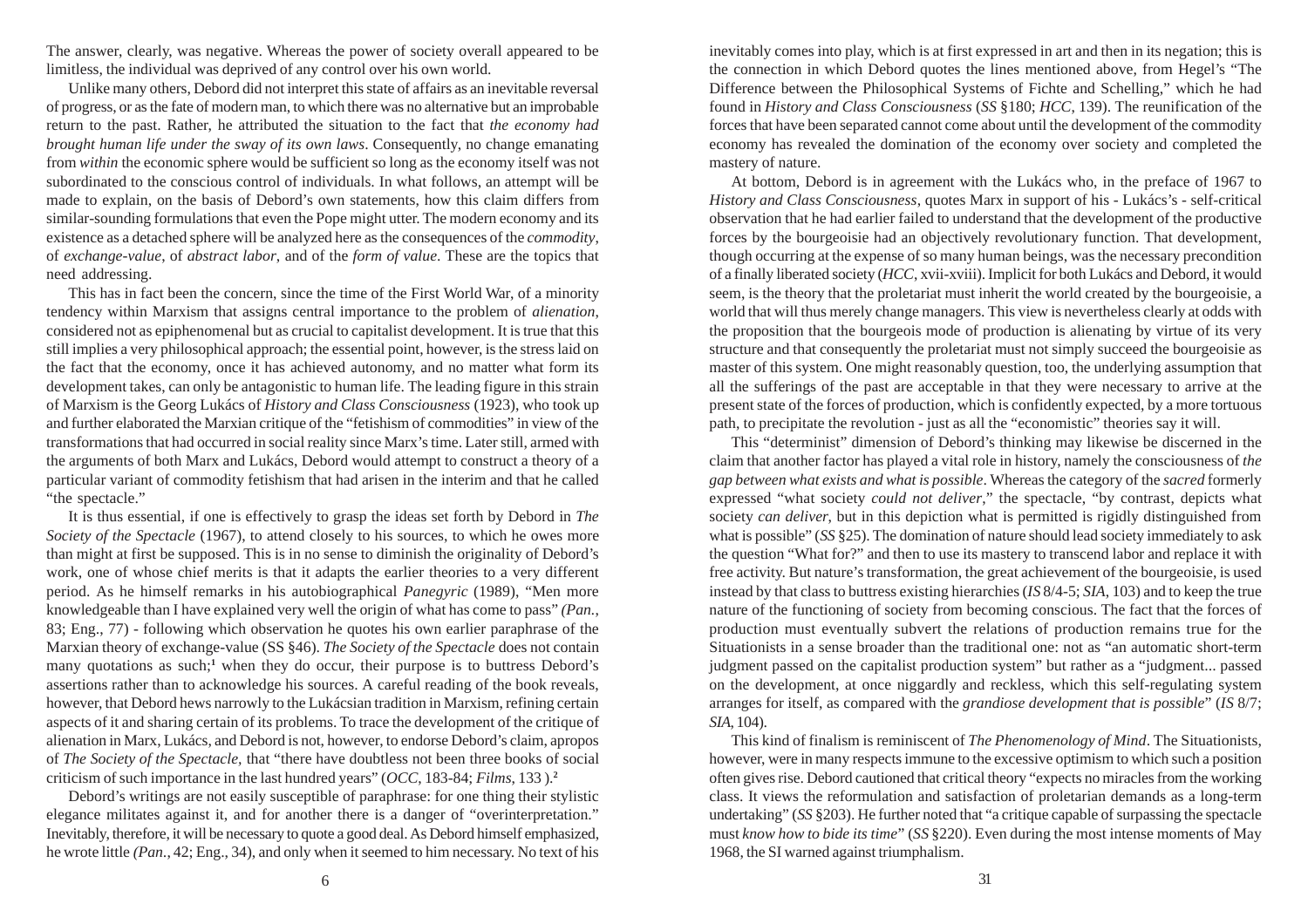In earlier times, activities of an economic kind were liable to have non-economic determinants. In medieval society, for example, productive power could be subordinated to considerations of tradition, as when guilds limited production in order to maintain a particular standard of quality; or a nobleman might dissipate his fortune for the sake of prestige alone. It is worth recalling that almost all societies prior to the society of the commodity economy devoted their surpluses to feast and luxury rather than reinvesting them in a new spiral of production. The communitarian social forms of old, whose dissolution was an absolute precondition, according to *History and Class Consciousness*, of society's contriving "to satisfy all its needs in terms of commodity exchange" (*HCC*, 91), were thus social forms incompletely subordinated to economic yardsticks. Indeed, in his early works Lukács looked back with nostalgia to former times, such as the medieval period, which had been "filled with meaning"; and something of this attitude survives in *History and Class Consciousness*, where he contrasts a former "organic unity" to the present-day rule of "calculation" (*HCC*, 88, 103). Lukács's reference to Ferdinand Tonnies (*HCC*, 131) is instructive in this regard. Tunnies introduced the distinction between *society* and *community*, viewing society as a purely external bond mediated by exchange among people in a state of permanent competition with one another, and community as an ensemble of concrete personal associations together constituting an organic unity which is the source of individual actions. Similarly, Debord condemns the society of the spectacle as a society without community (*SS* §154). In essence, Lukács and Debord both agree with Marx, for whom the unraveling of the old social bonds deprived men of the security and plenitude that membership in an estate had hitherto vouchsafed them; only in this way, however, could the free individual, no longer determined by such affiliations, have emerged.**<sup>37</sup>** In his *Critique of Hegel's Doctrine of the State*, the young Marx applauds Hegel for defining "the separation of the state from civil society as a *contradiction*."**<sup>38</sup>** In modern society, man is divided: in the political realm he is a *citizen*, member of an abstract community; in social and economic life he is a *bourgeois*. The contradiction inheres in the fact that something that was originally one is now split into two antagonistic parts; the old estates were communities that, in a rough and ready way, "sustained" the individual in his integrity, assigning him a status at once legal, moral, social, and economic. In contradistinction to the relationship between the person who is a "free" seller of his own labor-power and the person who buys that labor-power, the relationship between a feudal lord and his serf was not a purely economic one but extended to all aspects of existence. The classes of the present day are based exclusively on *social* differences.<sup>39</sup> The isolation, abstraction, and separations attendant upon modern society are thus an inevitable stage along the way to the reconstitution of a free community.

A comparable teleology of Hegelian inspiration is to be found in *The Society of the Spectacle*: "In the course of this development [of the commodity economy] all community and critical awareness have ceased to be; nor have those forces, which were able - by separating - to grow enormously in strength, yet found a way to *reunite*" (*SS* §25). Here Debord clearly expresses the idea not just that the various splits within the overall unity are destined to be mended but also that these separations were in fact a necessary precondition of growth and reunification at a higher level. The same sort of determinism seems to inform the thesis according to which "unitary societies" or "myth-based societies" are *obliged* to break down into independent elements, after which a totalizing and reconstitutive tendency was ever written to order, at the request of an editor or under the pressure of a contractual deadline. Any attempt at exegesis must confront the problem that Debord's work, for all its succinctness, claims to have said everything essential,**<sup>3</sup>** explicitly refusing interpretation and demanding to be followed, so to speak, to the letter. For a very long time Debord approved of no reading of his thought that was not strictly literal, indeed tantamount to a pure reproduction of the original text.

### **The Spectacle - Highest Stage of Abstraction**

The concept of "the society of the spectacle" is often taken to refer exclusively to the tyranny of the television and other such means of communication. For Debord, however, the "mass media" are but a "limited" aspect of the spectacle - "its most stultifying superficial manifestation" (*SS* §24). Invasion by the means of mass communication is only seemingly a deployment of instruments that, even when badly used, remain essentially neutral; in reality the operation of the media perfectly expresses the entire society of which they are a part. The result is that direct experience and the determination of events by individuals themselves are replaced by a passive contemplation of images (which have, moreover, been chosen by other people).

This perception is at the heart of all Debord's thinking and action. In 1952, when he was twenty years old, he called for an art that would *create* situations rather than reproduce already existing situations. Five years later Debord's founding platform for a Situationist International (SI) contained a first definition of the spectacle: "The construction of situations begins beyond the modern collapse of the notion of spectacle. It is easy to see how closely the very principle of the spectacle, namely non-intervention, is bound to the alienation of the old world" (*Rapp*., 699). The twelve issues of *Internationale Situationniste* (1958-69) attest to the increasing importance assumed by the notion of the spectacle in Situationist thinking. Its systematic analysis, however, awaited the appearance, in 1967, of the 221 theses that constitute Debord's *The Society of the Spectacle*.**<sup>4</sup>**

In contrast to the first stage of the historical development of alienation, which may be described as a downgrading of "being" into "having," the spectacle is characterized by a subsequent downgrading of "having" into "appearing" (*SS* §17). Debord's analysis is based on the everyday experience of the impoverishment of life, its fragmentation into more and more widely separated spheres, and the disappearance of any unitary aspect from society. The spectacle consists in the reunification of separate aspects at the level of the *image*. Everything life lacks is to be found within the spectacle, conceived of as an ensemble of independent representations. As an example here, Debord evokes celebrities, such as actors or politicians, whose function it is to represent a combination of human qualities and of *joie de vivre* - precisely what is missing from the actual lives of all other individuals, trapped as they are in vapid roles (*SS* §60-61). "Separation is the alpha and omega of the spectacle" (*SS* §25), and individuals, separated from one another, can rediscover unity only within the spectacle, where "images detached from every aspect of life merge into a common stream" (*SS* §29). Individuals are reunited solely "in [their] separateness" (*SS* §29), for the spectacle monopolizes all communication to its own advantage and makes it one way only.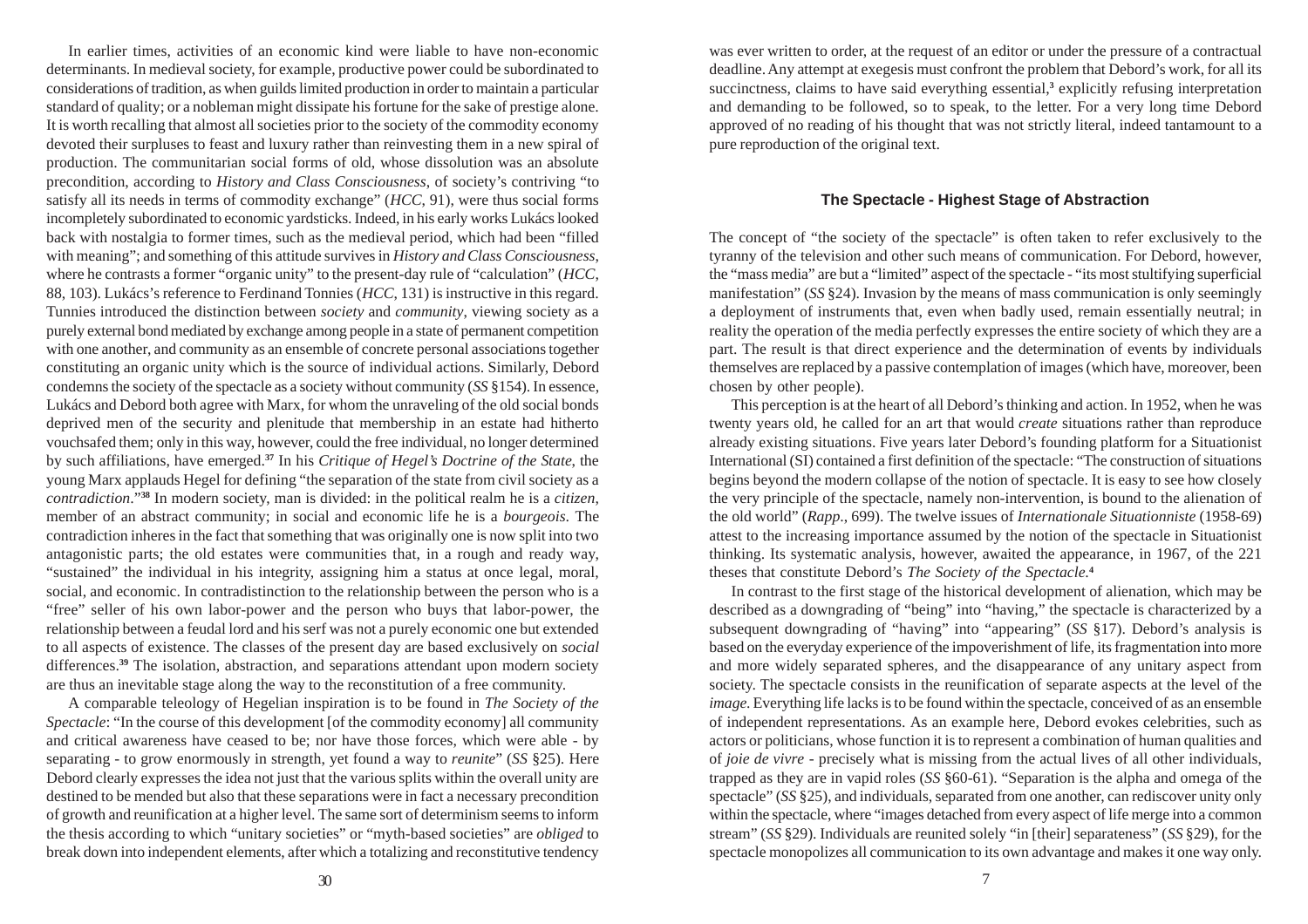The spectacle speaks, "social atoms" listen. And the message is One: an incessant justification of the existing society, which is to say the spectacle itself, or the mode of production that has given rise to it. For this purpose the spectacle has no need of sophisticated arguments; all it needs is to be the only voice, and sure of no response whatsoever. Its first prerequisite, therefore, and at the same time its chief product, is the passivity of a contemplative attitude. Only an individual "isolated" amidst "atomized masses" (*SS* §221) could feel any need for the spectacle, and consequently the spectacle must bend every effort to reinforce the individual's isolation.

The spectacle has two main foundations: "incessant technological renewal" and the "integration of State and economy." And in its most recent phase it has three main consequences: "generalized secrecy; unanswerable lies; an eternal present" (*Comm*., 22; Eng., 11-12).

The spectacle is thus not a pure and simple adjunct to the world, as propaganda broadcast via the communications media might be said to be. Rather, it is the entirety of social activity that is appropriated by the spectacle for its own ends. From city planning to political parties of every tendency, from art to science, from everyday life to human passions and desires, everywhere we find reality replaced by images. In the process, images end up by becoming real, and reality ends up transformed into images.

Such images, furthermore, are necessarily distorted. For if on the one hand the spectacle is society in its entirety, at the same time it is also a part of society, as well as the instrument by means of which this part comes to dominate the whole. The spectacle does not reflect society overall; it organizes images in the interest of one portion of society only, and this cannot fail to affect the real social activity of those who merely contemplate these images.

By subordinating everything to its own requirements, the spectacle is obliged to falsify reality to the point where, as Debord puts it, reversing Hegel's well-known proposition, "in a world that really has been turned on its head, truth is a moment of falsehood" (*SS* §9). Every power needs lies in order to govern, and the spectacle, as the most highly developed power that has ever existed, is correspondingly the most mendacious. All the more so, too, because it is the most superfluous and hence the least justifiable.

The problem lies not, however, in the "image" or "representation" as such, as so many twentieth-century philosophies argue, but rather in the society that needs such images. It is true that the spectacle makes particular use of sight, "the most abstract of the senses, and the most easily deceived" (*SS* §18), but the problem resides in the *independence* achieved by representations that, having escaped from the control of human beings, proceed to address them in a monologue that eliminates all possible dialogue from human life. Such representations, though born of social practice, behave as independent beings.

It will be evident by this time that the spectacle is the heir of religion, and it is significant that the first chapter of *The Society of the Spectacle* has a quotation from Feuerbach's *Essence of Christianity* as its epigraph. The old religion projected man's own power into the heavens, where it took on the appearance of a god opposed to man, a foreign entity. The spectacle performs the same operation on earth. The greater the power that man attributed to gods of his own creation, the more powerless he himself felt; humanity behaves similarly with respect to powers that it has created and allowed to escape and that now "reveal themselves to us in their full force" (*SS* §31)*.* The *contemplation* of these powers is in

attachment to such concepts appeared to him to betoken a salutary radicalism, but in actuality it was a conflation of capitalism and its earlier and unfinished forms. In consequence, Debord is noticeably prone to vacillation when it comes to defining the proletariat, which he sometimes equates in sociological fashion with the workers and sometimes depicts as the mass of people who are deprived of everything (*SS* §114).**<sup>35</sup>** He had set out in search of possible real occupiers of a place already assigned within a teleological vision of history, the place of the adversaries of the spectacle. The Situationists called in the proletariat when an agent was required to "realize art" (*IS* 1/8), much as Engels had once called it in as the heir of classical German philosophy. On several occasions, this problem was implicitly confronted: "for the first time, theory as the understanding of human practice [must] be recognized and directly lived by the masses [and] workers [must] become dialecticians" (*SS* §123). Elsewhere Debord was to say that "it is not so much a matter of the Situationists being Councilist as it is of the Councils needing to become Situationist";**<sup>36</sup>** and the SI conceived its role vis-à-vis the workers as one of waiting to be approached by them (*IS* 11/64).

The critique of the economy as a now autonomous agency, and of separations in general, reposes inevitably on the concept of *totality*. For Debord, the concept seems to refer to *human community* in the sense of "a harmonious society" that is able to "manage its power" (*OCC*, 246-47; *In girum*, 47). Its opposite is "the totalitarian dictatorship of the fragment" (*IS* 8/33) - "one of those fragments of social power which claim to represent a coherent totality, and tend to impose themselves as a total explanation and organization (*IS* 6/6; *Dérive,* 109). When, with the advent of the spectacle, ideology reaches its apogee, this "is no longer the voluntaristic struggle of the fragmentary, but rather its triumph" (*SS* §213).

If the nature of man lies in his historicity, this historicity implies that community is an authentic human need. Debord says that "community... is the *true social nature* of man, human nature" (*IS* 10/11; *SIA*, 160). But community is corroded by exchange: the spectacle means "the dissolution of all common and communicable values, a dissolution produced by the annihilating victory of exchange-value over use-value on the battlefield of the economy" (*IS* 10/59).

Genuine community and genuine dialogue can exist only when each person has access to a direct experience of reality, when everyone has at their disposal the practical and intellectual means needed to solve problems. In the past, these preconditions have sometimes been partially met: the ancient Greek *polis* and the Italian republics of the Middle Ages constitute the most highly developed examples, although only certain portions of the population were affected. But villages, neighborhoods, guilds - even local taverns - can also nourish forms of direct communication whereby each individual retains control over at least part of his own activity. Where the spectacle holds sway, by contrast, a *fragment* of the social totality, having detached itself from collective discussion and collective decision making, issues orders via *unilateral communication*. This occurs wherever subjects no longer gain access to the world through personal experience but instead by means of images, which are infinitely more manipulable and which in themselves imply passive consent. The Situationists were convinced that direct communication between subjects was sufficient in itself to banish social hierarchies and autonomous representations: "Wherever there is communication, there is no State" (*IS* 8/30; *SIA*, 115).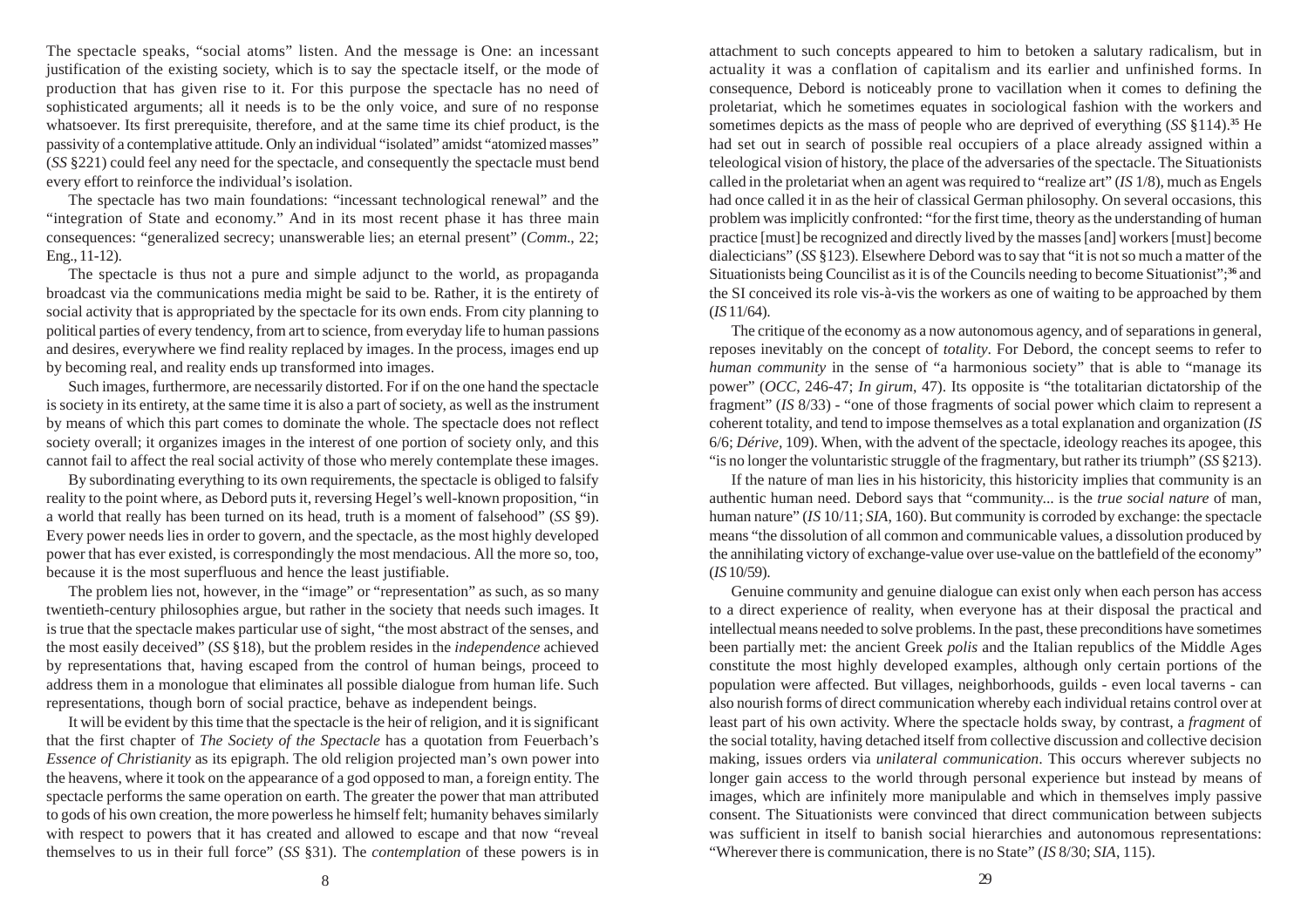meaning outside this development. The proletariat and the bourgeoisie cannot be anything but the living instruments of variable capital and fixed capital: they have their roles to play, but they are in no sense the directors of economic and social life. Their conflicts, which is to say class struggles, pass of necessity via the mediation of an abstract *form* that is equal for all: money, commodity, state. Thenceforward such struggles are merely struggles over distribution within a system that nobody now seriously challenges. The logic of the commodity-form always decreed that social classes must become one category among others and that all categories must eventually be detached from their empirical bearers. This outcome is manifest today: the modern individual is truly a "man without qualities," able to assume a multitude of interchangeable roles, all of which are in reality alien to him. One may be at one and the same time a worker and a co-owner of a firm; likewise one may be simultaneously pro-ecology qua resident and anti-ecology qua worried wageworker with a job at risk. Even the ruling classes have lost all mastery, and now the only thing at stake in economic competition is a more comfortable place within the general alienation. In the last reckoning, the development of society, which appears even to the most powerful as an inevitability to which they must adapt if they are to preserve their short-term interests, is a threat to all classes.

The existence of a powerful proletariat, united not only by working conditions but also by an entire culture and style of life, and more or less excluded from bourgeois society, was in reality nothing but a precapitalist relic, an "estate" in the feudal sense, and not a direct result of capitalist development at all. It was precisely class struggles that helped capitalism realize itself by allowing the laboring masses to be transformed into abstract and equal "monads" participating fully in the money system and in the state. The secret historic mission of the proletarian movement was to destroy remnants of precapitalism, to generalize abstract forms such as those of the law, money, value, and commodities, and thus to impose the pure logic of capital. These tasks often had to be carried out despite the resistance of the bourgeoisie itself, which was still determined to defend such actually pre-bourgeois forms as low wages and the barring of workers from the exercise of political rights - things the workers' movement too identified incorrectly with the essential nature of capitalism. The Marxism of this movement was perforce a "sociologizing" one to the extent that it reduced the advances of capitalist society to the conscious activity of social groups treated as a *preexisting factor*. The workers' movement therefore partook in a sense of the typical illusion of the bourgeois subject, which believes that it is making decisions when in reality the fetishistic system is the agent.

This is not to say that these results of capitalist development in any way mitigate the system's contradictory character. They merely eliminate the illusion that the antagonistic portion of the system is one of the poles constituted by the logic of capitalism itself. Quite rightly, Debord had no truck with the propaganda put about in the fifties and sixties, at the height of the Fordist era, to the effect that harmony had now replaced social conflict and that the disappearance of the working class in the traditional sense was the proof of it. On the other hand, when Debord deems it possible, under present-day conditions, for a subject to exist that is by definition "outside" the spectacle, he seems to be forgetting what he had himself said regarding the unconscious character of the commodity economy; and he seems to forget it a second time when he identifies this subject with the proletariat. No doubt an inverse proportion to the individual's experience of real life, to the point where his most ordinary gestures are lived by someone else instead of by the subject himself. In this world, "the spectator feels at home nowhere" (*SS* §30). In the spectacle, as in religion, every moment of life, every idea, and every gesture achieves meaning only from without (*Prelims*., 343-44; *SIA*, 307).

All of which implies neither a fatality nor the inevitable result of technological development. The split that has come about between real social activity and its representation is the consequence of splits within society itself. It is the most ancient of all separations, that of power, which has given rise to all the others. Beginning with the dissolution of primitive communities, every society has experienced the establishment within itself of an institutional power, a separate authority, and all such power has a "spectacular" dimension to it. Only with the advent of the modern era, however, has power been able to accumulate the adequate means, not only to extend its domination to every aspect of life, but also actively to mold society in accordance with its own requirements. It has achieved this thanks chiefly to a matterial production tending continually to re-create everything needed to promote isolation and separation, from automobiles to television.

This "spectacular" trend in capitalist development has imposed itself gradually, beginning in the 1920s and gaining enormously in strength after the Second World War. And it has continued to accelerate. In 1967, Debord described the spectacle as "the self-portrait of power in the age of power's totalitarian rule over the conditions of existence" (*SS* §24) and seemed to feel that an almost unsurpassable situation had been reached. In 1988, however, he acknowledged that the spectacle's grip over society in 1967, as seen with the benefit of twenty years' hindsight, had clearly not yet been perfected (*Comm*., 18; Eng., 7).

The foregoing remarks do not apply solely to Western capitalist societies, for all modern sociopolitical systems pay tribute to the regime of the commodity and the spectacle. Just as the spectacle is a totality within a society, so too it is a totality on a worldwide scale. A real antagonism, that between a proletariat demanding life and a system "where the commodity contemplates itself in a world of its own making" (*SS* §53), is concealed by *spectacular* antagonisms between political systems that are in actuality mutually supportive. Such antagonisms, however, are not mere phantoms, for they reflect the uneven development of capitalism in different parts of the world.

Thus, alongside countries where the commodity has been able to develop freely, we have their pseudo-negation in the form of societies dominated by a state bureaucracy, such as the Soviet Union, China, or numerous third-world nations. In 1967, Debord classified such regimes, together with the fascist governments that arose in Western countries in periods of crisis, as instances of "concentrated spectacular power." The relatively feeble economic development of these countries, as compared with that of societies ruled by "diffuse spectacular power," is compensated for by *ideology*, which is the ultimate commodity; and the acme of ideology is the requirement that everyone identify with a leader - with a Stalin, a Mao, or a Sukarno. The spectacle in this concentrated form lacks flexibility, and its rule depends in the end on a police force. Its negative image nevertheless has a part to play in the "worldwide division of spectacular tasks" (*SS* §57), for the Soviet bureaucracy and its extensions in Western countries (i.e., the traditional Communist parties) stand in an illusory manner for resistance to diffuse spectacular power. Inasmuch as no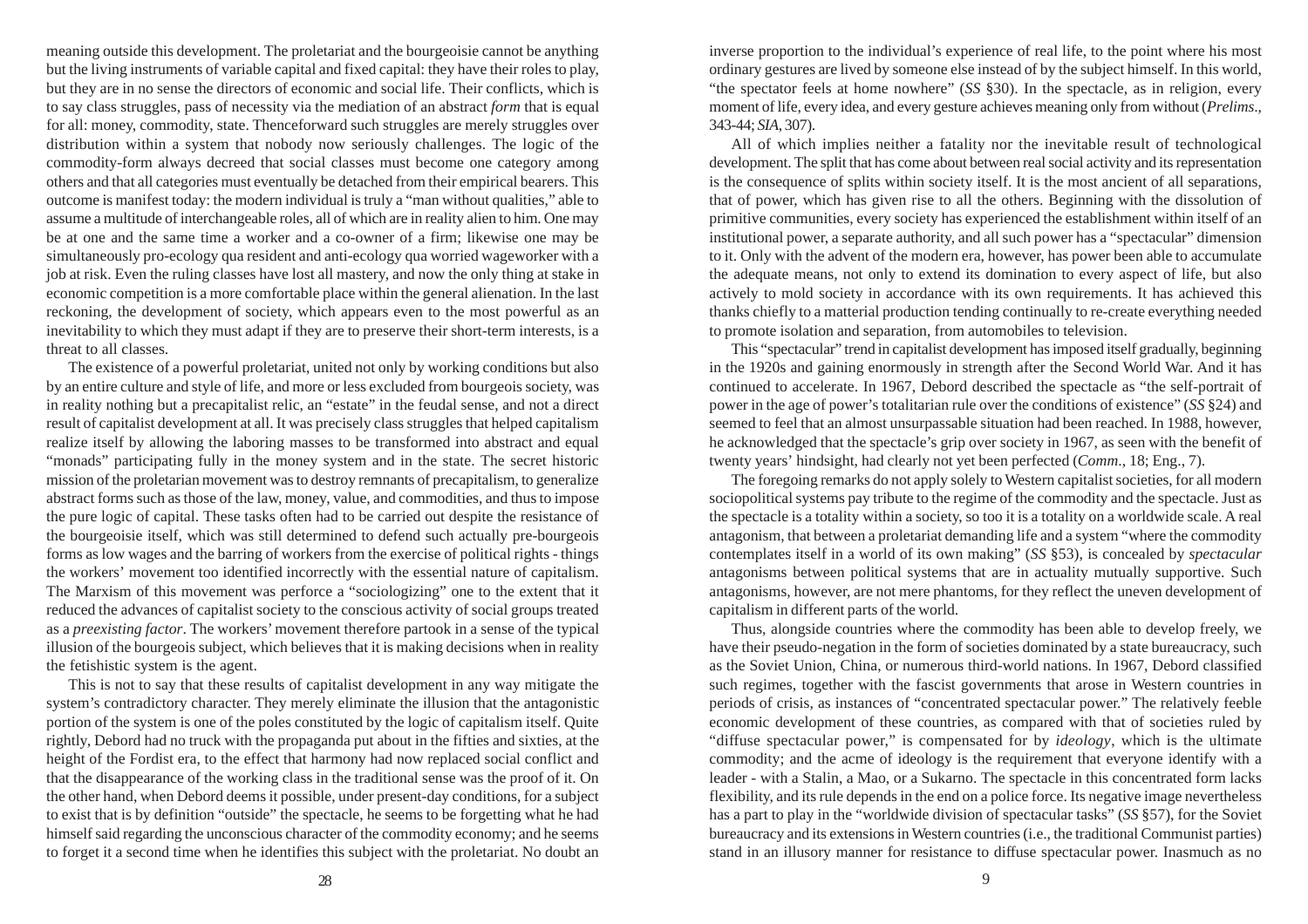alternative to one or other of these forms appears to exist, real opponents within either spectacular system may often take the opposing system as their model - something that often happens, for example, in thirdworld revolutionary movements.

It was already clear to Debord when he wrote *The Society of the Spectacle* that whichever version of the spectacle could offer the wider choice of commodities must eventually prevail (*SS* §110). Each individual commodity promises access to an "already questionable satisfaction allegedly derived from the *consumption of the whole*" (*SS* §65), and as soon as the inevitable moment of disillusion occurs another commodity appears that makes the same promise. In the struggle waged among various objects, a struggle in respect of which man is a mere spectator, any given commodity is liable to wear itself out, yet the spectacle as a whole merely gets stronger. As Debord writes in one of the finest formulations in his book, "the spectacle is the epic poem of this strife - a strife that no fall of Ilium can bring to an end. Of arms and the man the spectacle does not sing, but rather of passions and the commodity" (*SS* §66). Exchange-value has come to dominate use-value (*SS* §46), and the detachment of the commodity from any genuine human need has succeeded, with the advent of patently useless objects, in attaining a quasi religious level: Debord evokes the collecting of promotional key chains, which he characterizes as "indulgences" of the commodity (*SS* §67). What such an instance demonstrates is that the commodity no longer contains so much as an "atom" of use-value but that it is henceforward consumable *qua commodity*. **5**

The spectacle is thus not bound to a particular economic system. Rather, it betokens the victory of the *category* of the economy as such within society. The class responsible for the establishment of the spectacle - the bourgeoisie - owes its position of dominance to this triumph of the economy and its laws over all other aspects of life. The spectacle is "both the outcome and the goal of the dominant mode of production," "the omnipresent celebration of a choice *already made* in the sphere of production, and the consummate result of that choice" (*SS* §6). Not just work, but likewise other sorts of human activity - what is known as "free time" - are organized in such a way as to justify and perpetuate the reigning mode of production. Economic production has been transformed from a means into an end, and the spectacle is its form of expression: with its "essentially tautological" character (*SS* §13 ), the spectacle's aim is simply the reproduction of the conditions of its own existence. Instead of serving human desires, the economy in its spectacular stage continually creates and manipulates needs that are all reducible to the single "pseudo-need for the reign of an autonomous economy to continue" (*SS* §51).

"The economy" should therefore be understood here as one portion of global human activity that holds sway over all the rest. The spectacle is nothing more than this autocratic reign of the commodity economy (see, for instance, *Comm*., 114; Eng., 2). An economy become autonomous is in itself a form of alienation; economic production is founded on alienation; alienation has indeed become its chief product; and the economy's domination of the whole of society entails that maximum diffusion of alienation which is precisely what constitutes the spectacle. "The economy transforms the world, but it transforms it into a world of the economy" (*SS* §40).

Clearly the term "economy" is not being used here to mean simply material production - without which, of course, no society could exist. The economy in question is *an economy*

For Debord, the development of economic forces was necessary, for it was only thus that the economy could eventually cease being the *unconscious* basis of society. As the economy's sway is extended to the whole of life, it is simultaneously revealed to be a creation of mankind, and mankind becomes conscious of this. The autonomous economy "breaks all ties with authentic needs to the precise degree that it emerges from a *social unconscious* that was dependent on it without knowing it... By the time society discovers that it is contingent on the economy, the economy has in point of fact become contingent on society... Where economic id was, there ego shall be" (*SS* §51-52). The task of the proletariat is to become "the class of consciousness" (*SS* §88), consciousness meaning "direct possession by the workers of every moment of their activity" (*SS* §53) instead of subordination to what they have created in an unconscious manner.

*History and Class Consciousness* reminded all Marxists who had forgotten it that crises are not solely attributable to quantitative causes, to relationships based on the relative importance of economic factors, but also to a kind of revolt of use-value (*HCC*, 106-7). Debord likewise emphasizes the qualitative rather than quantitative nature of economic crises. He thus saw the recession of the seventies, when it arrived, as merely an exacerbation of the general crisis of the spectacular system, asserting that even the economic aspect was due to a sharpening of the class struggle in which wage demands were coupled with a rejection by the working class of such junk consumer goods as modern housing (*VS*, 28; Eng., 24-25).

Debord's search for a subject or principle necessarily antagonistic to the spectacle led him to an explicit invocation of the proletariat, but also to a number of somewhat vague concepts, among them the Feuerbachian *Gattungswesen*, or "species-being," mentioned above, which was also taken up by Lukács in his last period. The fact is that we are getting close here to one of the limits of Debord's theory.

The logic of the value-form requires that in a society based on commodity production defined by Marx as "a social formation in which the process of production has mastery over man, instead of the opposite" (*Capital I*, 175) - social processes assume the character of blind forces. This is not a pure illusion, as is thought by those who look "behind" the "laws of the market" or "technical imperatives" for an acting subject. True, for individuals under capitalism "their own movement within society has for them the form of a movement made by things, and these things, far from being under their control, in fact control them."**<sup>34</sup>** This means that in capitalism - as in earlier types of society, characterized by other forms of fetishism, including fetishism in the strict sense - no subjects, whether individual or collective, are ever real actors in history; the blind process of value has created them, and they must follow its laws or be ruined. What is not implied here is that history is itself a process without a subject, as claimed by structuralism and systems theory: the absence of a subject, which is only too real in present society, does not constitute an ontological and immutable fact; rather, it represents capitalism's chief defect. Debord clearly points up, if succinctly, the *unconscious* nature of a society ruled by value. At the same time, however, he bases himself on the aspect of Marx's thought that assigns a central role to the concepts of "classes" and "class struggles" - concepts that were also primary for the workers' movement. Overemphasis on the "class struggle," however, can lead to a misapprehension of the nature of the classes that have been created by the development of value and that have no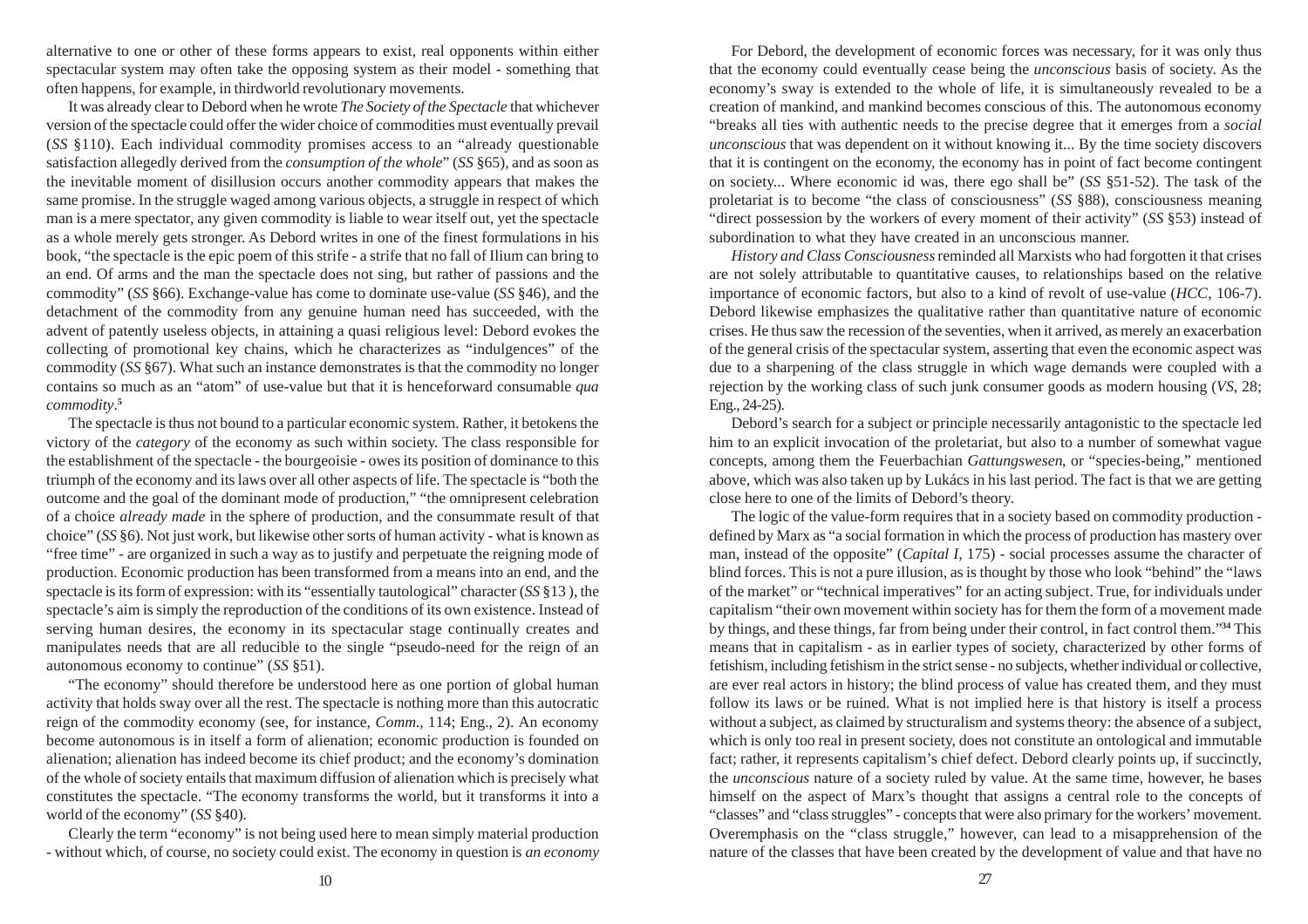them" (*SS* §157). Furthermore, whatever real experience the individual manages to achieve in his daily life is alien to official time and remains unintelligible to him, for he lacks the tools to relate his own lived experience to the lived experience of society at large and thus invest it with greater meaning.

It is interesting to observe how Debord applies Marxian economic categories to historical time considered as the main product of society. Thus in primitive societies power extracts "temporal surplus value" (*SS* §128 ); masters enjoy "the private ownership of history" (*SS* §132); "the main product that economic development transformed from a luxurious rarity to a commonly consumed item was thus history itself" - albeit only the history of *things* (*SS* §142); and time is "raw material for the production of a diversity of new products" (*SS* §151 ). According to Marx, the violent expropriation of the means of production of small independent producers, as well as those of peasants and craftsmen, was a prerequisite for the establishment of capitalism. Debord adds that the necessary precondition of the subjugation of workers to "time-as-commodity" is "the violent expropriation of their time" (*SS* §159).

The spectacle must deny history, because history proves that laws are nothing, whereas process and struggle are all. The spectacle is the reign of an eternal present that claims to be history's last word. Under Stalinism, it took the form of a systematic manipulation and rewriting of the past. In countries where the diffuse spectacular system holds sway, by contrast, the mechanism is subtler. To begin with, it eliminates all opportunities for people to share experiences or projects without intermediaries or to recognize themselves in their own actions and in the effects of those actions. The complete disappearance of historical intelligence creates socially atomized individuals with no choice but to contemplate the seemingly unalterable progression of blind forces. All those faculties that might allow such individuals to perceive the contrast between the falsification wrought by the spectacle and earlier forms are likewise eradicated.

The antagonism between human life and the economy is emphasized even more strongly by Debord than by Marx and Lukács. Lukács underlines the fact that even in earlier societies divided into estates the economy was already the basis of all social relations, although that economy had not "objectively reached the stage of being-for-itself" (*HCC*, 57). In the modern period, by contrast, "economic factors are not concealed 'behind' consciousness but are present *in* consciousness itself (albeit unconscious or repressed)" (*HCC*, 59). In another passage, Lukács evokes "the first time [that] mankind consciously takes its history into its own hands - thanks to the class consciousness of a proletariat summoned to power" (*HCC*, 250), thus bringing to an end the necessity merely to interpret and follow along behind the objective course of the economic process.**<sup>33</sup>**This is the point where the proletariat's conscious will makes its entrance, a will that Lukács calls "violence," in the sense that it means a rupture with the self-regulation of the system. From the moment when the real possibility of the "realm of freedom" arises, "the blind forces really will hurtle blindly towards the abyss, with ever-increasing and apparently irresistible violence, and only the conscious will of the proletariat will be able to save mankind from the impending catastrophe" (*HCC*, 70). Material production in the society of the future will be "the servant of a consciously directed society; it [will] lose its self-contained autonomy (which was what made it an economy, properly speaking); as an economy it [will] be annulled" (*HCC*, 261).

*that has become independent* and in so doing subjugated human life. This is a consequence of the triumph of the *commodity* within the prevailing mode of production.

In the second chapter of *The Society of the Spectacle,* Debord examines the steps whereby "the entire economy then became what the commodity, throughout this campaign of conquest, had shown itself to be - namely, a process of quantitative development" (*SS* §40). Debord's account of the predominance of exchange-value over use-value does not depart significantly from Marx's, though his phraseology can be colorful: "Starting out as the condottiere of use-value, exchange-value ended up waging a war that was entirely its own" (*SS* §46).**<sup>6</sup>** And whereas Marx evokes the law of the falling rate of profit, Debord speaks of a "falling rate of use-value, which is a constant of the capitalist economy" (*SS* §47): an increasing subordination of all use, even the most banal, to the requirements of the growth of the economy - to a sheerly quantitative criterion. For even though the progress of the economy may have solved the immediate problem of survival in part of the world, the question of survival in the larger sense continues to rear its head, because an abundance of commodities is nothing more than a shortage for which material provision has been made.

In conceiving of alienation, of the spectacle, as a process of abstraction, and accounting for it in terms of the commodity and the *structure* of the commodity, Debord is elaborating upon some fundamental ideas of Marx's that, not surprisingly, have met with little success in the history of "Marxism." For Hegel, alienation is constituted by the objective and sensible world inasmuch as the subject fails to recognize this world as his own creation. The "young Hegelians" - Feuerbach, Moses Hess, or the early Marx-likewise see alienation as an inversion of subject and attribute, of concrete and abstract, but their conception is the exact opposite of Hegel's in that the true subject for them is man in his sensual and material existence. Man is alienated when he becomes the attribute of an abstraction that he has himself posited but that he no longer recognizes as such and that thus appears to him to be a subject in its own right. Man therefore comes to be determined by a now autonomous creation of his own. Feuerbach discerns alienation in the projection of human powers into the heaven of religion, leaving earthbound man powerless; but he also recognizes it in the abstractions of idealist philosophy, for which man in his material existence is merely a phenomenal form of the universal Spirit. Hess and the young Marx identify the state and money as two other fundamental alienations, as two abstractions in which man alienates himself in his capacities as a member of a collectivity and as a worker. This means by extension that the phenomenon of alienation does not affect all "humanity" to the same degree but that a specific alienation weighs down on one part of it, namely that part which is obliged to work without possessing the means of production. The worker's product does not belong to him and thus appears to him as an alien and hostile force. In all forms of alienation, the concrete individual has value only inasmuch as he partakes of the abstract, inasmuch as he possesses wealth, is a citizen of a state, a man before God, or a "self" in the philosophical sense. In this context, human action has no end of its own and serves the sole purpose of permitting man to attain what he has already himself created, which, though conceived exclusively as a means, has been transformed into an end. Money is the most obvious example here.

The spectacle is in effect the most highly developed form of this tendency toward abstraction, as witness Debord's observation that its "very manner of being concrete is,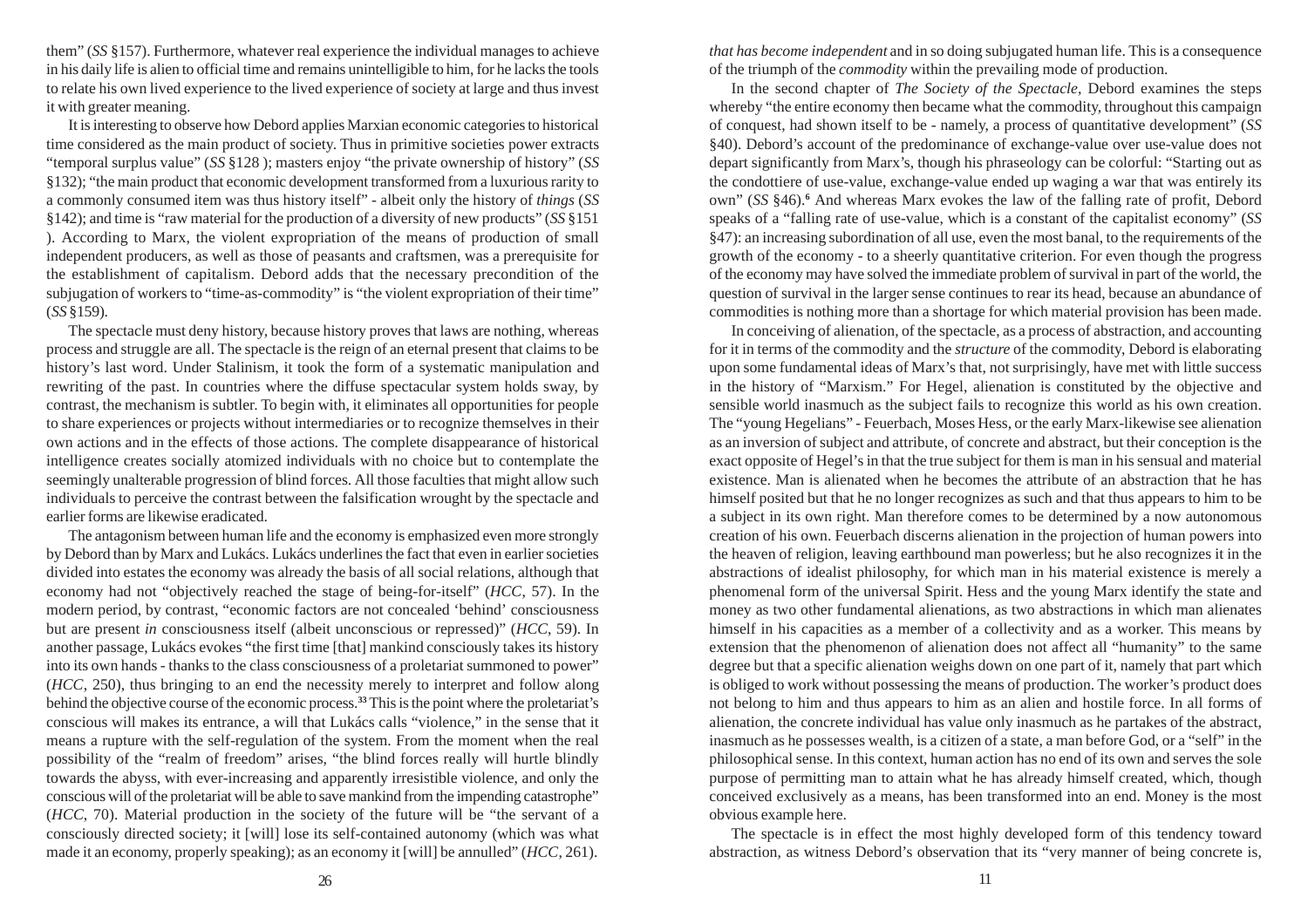precisely, abstraction" (*SS* §29). The devaluing of life to the benefit of hypostasized abstractions now affects all aspects of existence; and these abstractions, which have now assumed the role of subject, no longer appear as things but, even more abstractly, as *images*. The spectacle may be said to incorporate all older forms of alienation: Debord describes it variously as "the material reconstruction of the religious illusion" (*SS* §20), as "money *for contemplation only*" (*SS* §49), as "inseparable from the modern State" (SS §24), and as "ideology in material form" (the title of the last chapter of *The Society of the Spectacle*).**<sup>7</sup>**

The notion of alienation as the inversion of subject and attribute, and as the subordination of the "essence of man" to what that essence produced, was superseded in Marx's thinking after a few years on the grounds that it was still too philosophical in character. In the *Communist Manifesto* (1848), Marx and Engels poked fun at the "German *literati*" because, "beneath the French criticism of the economic functions of money, they wrote 'alienation of the essence of man'" (*PW I*, 91). But the concept of alienation, in the sense of abstraction, comes back into play in Marx's later work on the critique of political economy, which in addition reveals the *historical origins* of the process of abstraction. In the first chapter of Volume I of *Capital*, Marx analyses the *form of the commodity* as the core of all capitalist production and shows that the process of abstraction is at the heart of the modern economy, not simply an unpleasant side effect of it. It should be borne in mind that Marx is not yet speaking here of surplus-value, or of the selling of labor-power, or of capital. He thus sees all the most highly developed forms of the capitalist economy as deriving from this primal structure of the commodity, which he compares to the "cell-form" of the body,**<sup>8</sup>** and from the antagonisms between concrete and abstract, between quantity and quality, between production and consumption, and between the social relationship and what that relationship produces.**<sup>9</sup>**

Marx stresses the *dual character* of the commodity: aside from its utility (its use-value), it also possesses a value that determines the relationship whereby it is exchanged for other commodities (its exchange-value). The material qualities of each commodity are necessarily distinct from those of all others, so that in this sense commodities have no common measure. But at the same time all commodities have a common substance which makes them exchangeable in that each possesses a different quantity thereof. This "substance of value" is identified by Marx as the *quantity of abstract labor-time* needed to produce a particular commodity. Qua exchange-value, commodities have no specific qualities, and diverse commodities may be distinguished from one another only in a quantitative way. The value of a product is thus constituted not by the specific concrete labor that has created it but rather by *abstract labor*: "With the disappearance of the useful character of the products of labour, the useful character of the kinds of labour embodied in them also disappears; this in turn entails the disappearance of the different concrete forms of labour. They can no longer be distinguished, but are all together reduced to the same kind of labour, human labour in the abstract."**<sup>10</sup>** Thus the qualitative character of the different forms of labor that produce different products is lost. The value of a commodity is nothing more than a "crystal" of a "substance" - of "homogeneous human labour," which is merely "an expenditure of human brains, muscles, nerves, hands, etc.," and the only measure of which is the *time* it takes to perform.**<sup>11</sup>** The time in question is always that which is needed on average to manufacture a from the "democracy of society's masters" characteristic of the Greek *polis* (*SS* §134). Within that community of free citizens, at least, the problems of society could be debated openly, and in this context the conclusion was reached that the resolution of such problems depended on the power of the community, not on that of some divinity, destiny, or holy king. The material basis of society remained nonetheless bound to cyclical time. This contradiction gave rise, over another long period, to the compromise of semihistorical religions, in other words to the monotheistic religions, for which irreversible time, in the shape of a time of waiting for final redemption, is combined with a devaluation of concrete history, deemed a mere preparation for that final event (*SS* §136).

The democratization of historical time was unable to progress until the moment when the bourgeois class, with the coming of the Renaissance, began to transform work itself (*SS* §140). In contradistinction to earlier modes of production, capitalism *accumulates*, and never returns to the same point; it is continually transforming the processes of production and above all the most fundamental of those processes, namely labor itself. Thus for the first time in history the very foundations of society were set in motion and could therefore be expected to accede to linear and historical time. At precisely the same moment, however, society as a whole lost its historicity (if by historicity we mean a sequence of qualitative events), for the new irreversible time was that of "the mass production of objects," and hence the "*time of things*" (*SS* §142). The leveling out of all quality by the commodity system was also manifested in the end of all traditional freedoms and privileges, as too in the complete loss of autonomy of different places.

In cyclical societies, dependence on the blind forces of nature obliged submission to the decisions of those in power, whether these were based on real considerations, such as irrigation in the ancient Orient, or on imaginary ones, as with the the seasonal rites of priestkings (*SS* §132). The commodity economy presented itself as the heir of nature, and the bourgeoisie presented itself as that economy's manager. The fact that the true basis of history was the economy, that is, a product of man, was meant to remain in the unconscious; the very possibility of a history that was conscious and lived by all had to be confined to the shadows. It is in this sense that Debord interprets Marx's famous remark in *The Poverty of Philosophy* according to which the bourgeoisie, having taken power, felt that there once was history but "there is no longer any history" (*SS* §143 ).

Time under the rule of the commodity differs radically from time in earlier periods. It is a time all of whose moments are abstractly equivalent, varying only in a quantitative sense: such moments function, in fact, exactly like exchange-value. The importance for modern production of "exactly measurable," spatialized time was analyzed as early as *History and Class Consciousness* (*HCC*, 90). Debord notes that the cyclical aspect has been reinstated in daily experience, in the temporality of consumption: "Day and night, weekly work and weekly rest, the cycle of vacations" (*SS* §150). In the capitalist economy, time has become a commodity that, just like all the others, has lost its use-value in favor of exchange-value. The organization of pseudo-events and the creation of seemingly interesting "units of time" have become one of society's chief industries, as witness the marketing of vacations.**<sup>32</sup>** By contrast, irreversible and historical time can only be *contemplated* in the actions of others - never experienced directly in one's own life. "The pseudoevents that vie for attention in the spectacle's dramatizations have not been lived by those who are thus informed about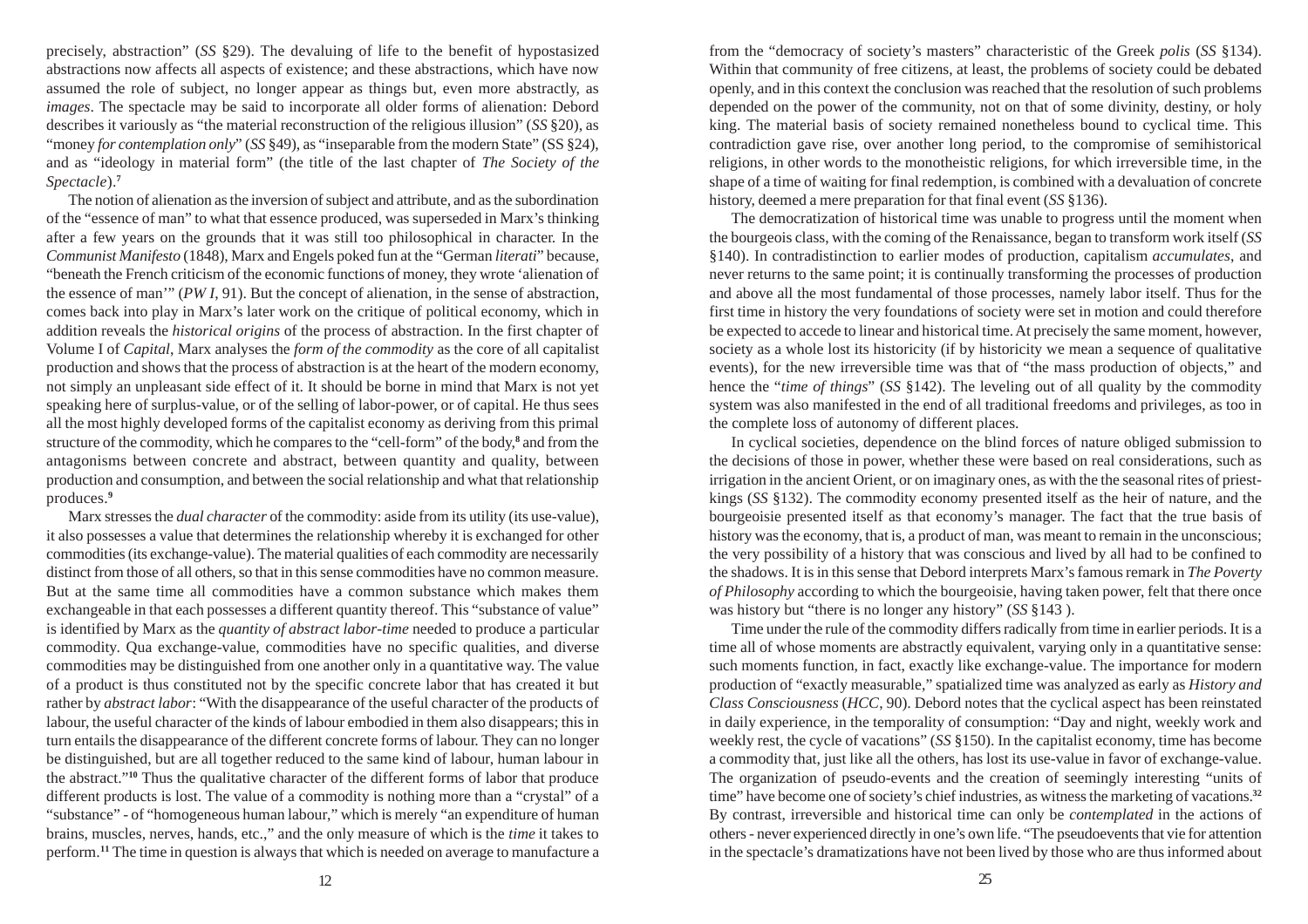another, or trusting to the unfolding of what appears to be a natural process, what is really required is the organization of the "practical conditions of consciousness" of proletarian action (*SS* §90).

#### **History and Community as the Essence of Man**

We have already noted that the existence of a subject whose activity can be reified obviously implies the existence of a "human essence" that can serve as a yardstick by which to determine what is "healthy" and what is "alienated." When, in 1967, Lukács criticizes his own failure to distinguish in *History and Class Consciousness* between alienation and reification, he states that in reality alienation exists only when "the essence of man [comes] into conflict with his existence" (*HCC*, xxiv), and from this he deduces the need for a "Marxist ontology."

Debord nowhere considers constructing an "ontology," but this does not necessarily rule out his having any conception of a "human essence." Marx, in his *Economic and Philosophical Manuscripts of 1844*, conceives of such an essence in terms of man's belonging to his natural species, his *Gattungswesen*. He sees human history as part of natural history, and the natural history of man is, precisely, the production of human nature, which has occurred within history: "The eye has become a *human* eye, just as its *object* has become a social, *human* object," for "the *cultivation* of the five senses is the work of all previous history" (*EW*, 355, 352, 353). This humanization of nature, whereby man produces himself and becomes human himself, is understood by Marx as an organic exchange with nature and as a development of productive capabilities in the broadest sense.

In Debord, likewise, we find the conception of a human essence that is not fixed, not given, but rather identical with the historical process, understood as man's self-creation in time: "Man... is one with time" (SS §125). To appropriate one's own nature means first and foremost to appropriate the fact of being a historical being. In the fifth and sixth chapters of *The Society of the Spectacle*, which are the least often read, Debord offers a brief interpretation of history. He considers this historical life of man and the consciousness that he has of it to be the chief results of man's increasing domination of nature.

So long as agricultural production predominated, life remained tied to natural cycles and took on the aspect of an eternal return; historical events, such as invasions by enemies, seemed like problems of completely external origin. Time had a purely natural and "given" quality. It began to acquire a social dimension only with the accession of the first ruling classes to power. Not only did these classes appropriate whatever material surplus their society contrived to produce but, inasmuch as they were not obliged to spend all their time working, they were also able to give themselves over to adventures and wars (*SS* §128). Historical time came into existence at the pinnacle of society even as, at the bottom, things remained unchanging from generation to generation (*SS* §132). Historical time meant a time that was irreversible, a time in which events were unique and never repeated themselves. Out of this time came a wish to remember such events and to transmit that memory; this was the earliest form of historical consciousness. For a small number of people, history was already taking on a direction, a sense, a meaning. The first attempts to understand it emerged

particular product in a given society under given working conditions; more complicated jobs have a value that is simply a multiple of that of simpler ones (i.e., of a greater quantity of simpler labor). In the seemingly trite formula "10 lb. of tea  $= 20$  yards of linen," Marx recognized the most general formula for all capitalist production: two concrete things take the form of something else that connects them, namely abstract labor, whose ultimate form is money.

A commodity must nevertheless always have a use-value, and answer a need, whether real or artificial. A commodity's value always appears as a use-value, which, in the exchange process, is simply the "bearer" of exchange-value. To be realized, use-value must "become the form of appearance of its opposite, value."**<sup>12</sup>** The process whereby the concrete becomes abstract is here understood by Marx not in an anthropological sense but as the consequence of a determinate *historical* phenomenon. The spread of the commodity is indeed a phenomenon of the modern period. The subordination of quality to quantity and of concrete to abstract is implicit in the structure of the commodity, but not all human activity is founded on exchange and hence on the commodity.

So long as different human communities, villages for instance, continue to produce what they need for themselves, restricting exchange to the role of an occasional way for dealing with surpluses, use-value will determine production. Each particular job is part of a division of tasks within the community with which it is directly associated, and it thus retains its qualitative character. This is why Marx says that the social relation here is produced *along with* material production. Relations between men may be brutal in such circumstances, but they continue to be clearly recognizable for what they are, as for instance when serfs of the glebe or slaves realize that they are relieved of part of what they produce by their masters. Only when a certain threshold is passed in the development and volume of exchange does production itself come to be defined essentially in terms of the creation of exchange-value. The use-value of each product will thenceforward reside in its exchangevalue, and other use-values will be reachable only through exchange-value serving as intermediary. Labor itself becomes labor-power to be sold for the purpose of performing abstract labor. Access to use-value, which is to say access to the concrete, is possible only via the mediation of exchange-value, or, more specifically, of money.

In modern society, individuals are isolated within a production system where everyone produces according to their self-interest. The social links between such individuals are established only a posteriori, thanks to the exchange of commodities. Their concrete being or subjectivity is perforce alienated in the mediation of abstract labor, which erases all differences. The capitalist mode of production entails the extension of the characteristics of the commodity to the entirety of material production and to the entirety of social relations. Men merely exchange units of abstract labor, objectified as exchange-value, which can then be reconverted into use-value.

The value of products is created by men, but unbeknownst to them. The fact that value always appears in the shape of a use-value, of a concrete object, gives rise to the illusion that a product's concrete characteristics are what determine its fate.**<sup>13</sup>** Herein lies the famous "fetishism of the commodity and its secret" in discussing which Marx makes an explicit comparison to the religious illusion, where the products of human fancy appear to take on a life of their own.**<sup>14</sup>** In a society where individuals encounter one another solely through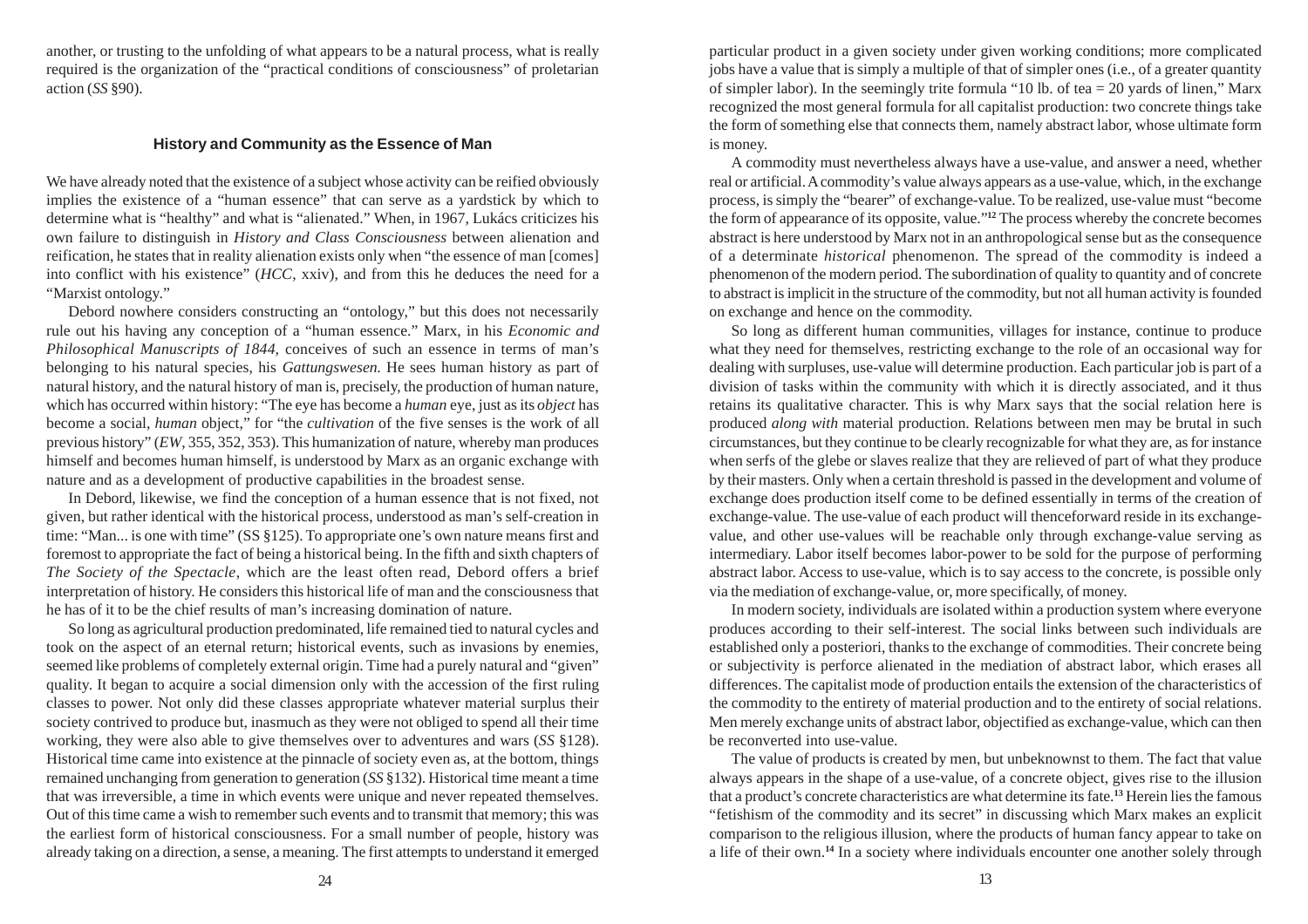exchange, the transformation of the products of human labor and of the relations that preside over it into something apparently "natural" further implies that the whole of social life seems to be independent of human volition and that it manifests itself as a seemingly autonomous and "given" entity that is subject to no rules but its own. Indeed, in Marx's view, such social relations do not merely *appear* but actually *are* "material [*sachlich*] relations between persons and social relations between things."**<sup>15</sup>**

On those rare occasions when the Marxist tradition has addressed the issue of "commodity fetishism," it has almost always treated it as a phenomenon strictly confined to the sphere of consciousness, that is to say, as a false idea of the "real" economic situation. But this is but one aspect of the matter. As Marx himself cautions, "the belated scientific discovery that the products of labour, in so far as they are values, are merely the material expressions of the human labour expended to produce them, marks an epoch in the history of mankind's development, but by no means banishes the semblance of objectivity possessed by the social characteristics of labour."**<sup>16</sup>** In point of fact, the concept of "fetishism" implies that the whole of human life is subordinated to the laws dictated by the nature of value and in the first place to the necessity for value to increase continually. The abstract labor embodied in commodities is utterly indifferent to whatever effects it may have on the plane of use. Its aim is purely and simply to have produced a greater quantity of value, in the form of money, by the end of its cycle than it had at the beginning.**<sup>17</sup>** This means that in the dual character of the commodity it is already possible to discern capitalism's most fundamental trait, namely, the necessity for the system to be in a permanent state of crisis. Far from being a "neutral" factor (as the Marxists of the workers' movement tended to believe), which only becomes problematic in the context of the extraction of "surplus-value" (i.e., exploitation), value leads on the contrary to an ineluctable clash between "economic" rationality on the one hand, entailing the creation of more and more value irrespective of concrete content, and real human needs on the other. From the point of view of value, the trafficking of plutonium or contaminated blood is worth more than French agriculture. There is nothing aberrant about this: it is simply the working of the logic of value.**<sup>18</sup>** Clearly value is in no sense an "economic" category; rather, it is a complete social form that itself causes the splitting of society into different sectors. Nor, therefore, is the "economy" an imperialist sector that has subjugated the other areas of society to its will, as Debord's phrasing might at times lead one to think, for the economy is itself constituted by value.

There are in fact two competing views to be found in Marx, the one envisaging liberation *from* the economy, the other liberation by means of the economy; nor may the two be simply assigned to different phases of his thought, as some would like to do. In his critique of value, Marx thoroughly exposed the "pure form" of the society of the commodity. At the time, this critique constituted a bold piece of anticipation; only today is it able truly to apprehend the essence of social reality. Marx himself was not aware, and his Marxist successors even less aware, of the gap that existed between his critique of value and the content of the greater part of his work, in which he scrutinized the empirical forms of the capitalist society of his era. He could not have perceived how laden that era still was with precapitalist features, and consequently many of the characteristics he described were still very different from, even sometimes opposed to, what was to emerge later from the gradual victory of the commodity-form over all the relics of precapitalist times. Marx thus treated as *for-itself*, not yet arrived at a consciousness of its true being, on account of its illusions and through the fault of those with an interest in manipulating those illusions. The question is not to determine what the workers *are* at present but rather what they *can become* - for only thus is it possible to grasp what in truth they *already are* (*VS*, 122; Eng., 1 r 1 ). Such an account is clearly very general, and a far cry from Marx's, according to which the proletariat is the revolutionary class not just because it has the most serious reasons for dissatisfaction but also because its place in the production process, its cohesion, and its massive concentration in particular areas together give it the means to overthrow the existing order.

For Debord, the concrete form assumed by the proletariat qua identical subject-object is that of *workers' councils*, thanks to which proletarians can first conduct the struggle and later organize a future free society. Around 1920, Lukács too sympathized with the idea of workers' councils, having participated in the Hungarian Council Republic (or Commune) of 1919. In workers' councils, activity in the first person is supposed to replace mere contemplation of the actions of a party or leader: "in the power of workers' councils... the proletarian movement becomes its own product; this product is the producer himself" (*SS* §117). Here all separation and all specialization are abolished, for revolutionary workers' councils vest "all decision-making and executive powers in themselves" (*SS* §116). The power of such councils will "transform the totality of existing conditions," for it aspires to "recognize itself in a world of its own design" (*SS* §179).

In the historical process, according to *The Society of the Spectacle,* subject and object are already identical *in themselves*; historical struggle is the struggle to make them coincide *for themselves*. Modern history "has no goal aside from what effects it works upon itself... As for the *subject* of history, it can only be the self-production of the living: the living becoming master and possessor of its world - that is, of history" (*SS* §74). This "becoming master" must emphatically not be taken as implying that the development of the forces of production brings first the bourgeoisie and then the proletariat to power. The most serious reproach directed at Marx in *The Society of the Spectacle* is that he capitulated, "as early as the *Manifesto*," to a linear view of history that "identifies the proletariat with the bourgeoisie with respect to the revolutionary seizure of power." The fact is that "the bourgeoisie is the only revolutionary class ever to have been victorious" and that its victory in the political sphere was a consequence of its prior victory in the sphere of material production (*SS* §86- 87). Given that its economy and its state are nothing but alienations, and the negation of all conscious life, the task of the proletariat can in no sense be to seize hold of those same instruments, the result of which could only be a new enslavement like that already established in Russia and other countries. Debord joins Lukács in opposition to a purely *scientific explanation* of history: the motor of history for both authors is the class struggle, but this struggle is not a pure reflection of economic processes. Debord expresses his approval of Marx's assertion that "it is the struggle - and by no means the law - that must be understood" (a formulation that would be equally at home in *History and Class Consciousness*); and in the same context he immediately quotes Marx and Engels's well-known statement in *The German Ideol*ogy: "We know only a single science, the science of history" (*SS* §31).**<sup>31</sup>** In Debord's view, the Marxian attempt to draw lessons with a scientific value from failed revolutions of the past merely opened the door to the later degeneration represented by working-class bureaucracies. Instead of placing itself under the leadership of one chief or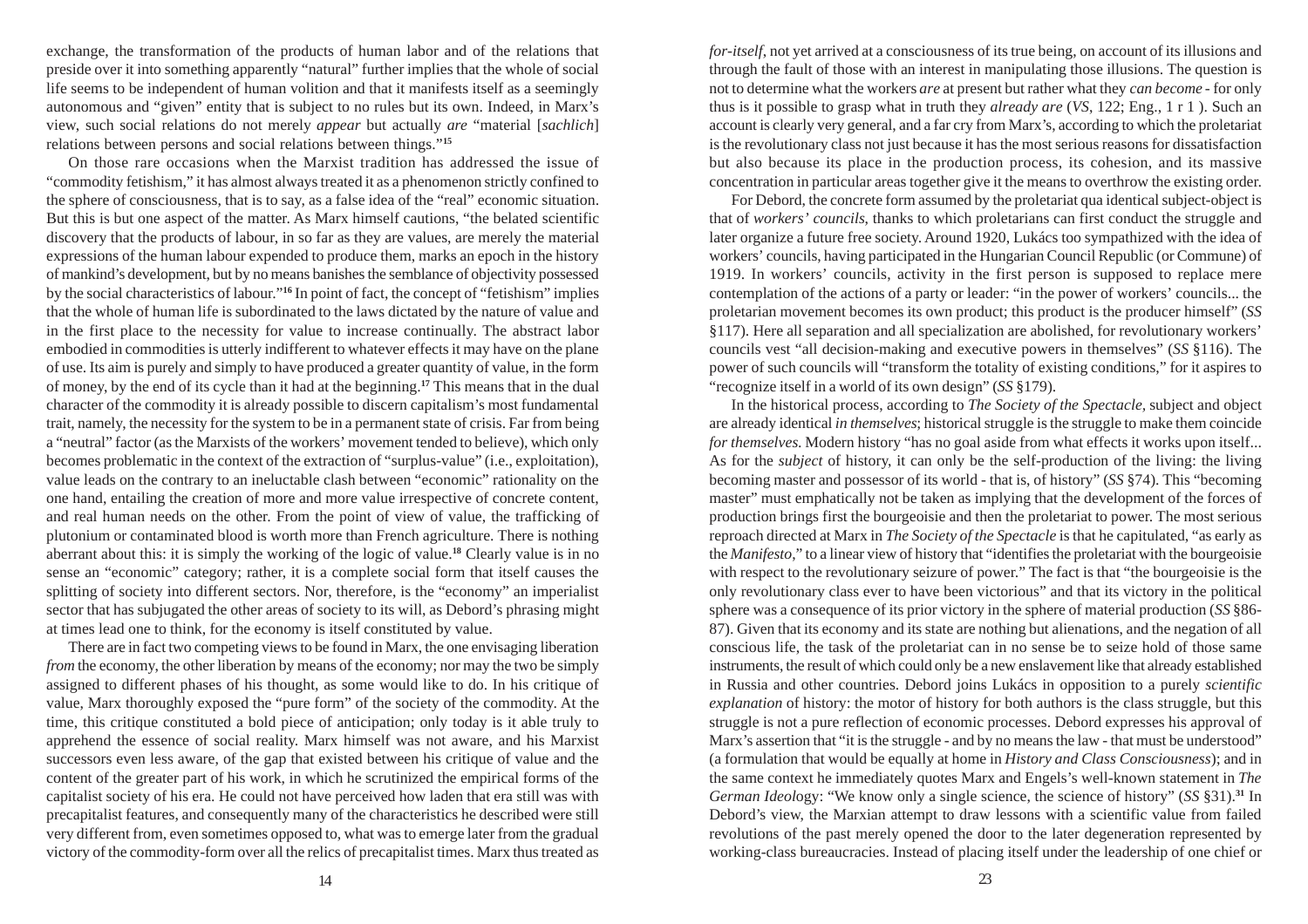process; hence "his consciousness is the *self-consciousness of the commodity*" (*HCC*, 168). Thus reification is destined to be transcended precisely when it reaches its highest level: once every human element has been taken away from the life of the proletariat, that class will by the same token be able to see clearly that every "objectification" embodies a relationship between men that is mediated by things (*HCC*, 176). Starting from the most obvious form of reification, the relationship between wage-labor and capital, the proletariat will eventually discover all its other forms. And it will find itself unable to abandon this path until it has reconstituted the totality - that "total process... uncontaminated by any trace of reification... which allows the process-like essence to prevail *in all its purity* [and which represents] the authentic, higher reality" (*HCC*, 184).

Almost alone among observers in the nineteen-sixties, Debord insists that the proletariat continues to exist, and he describes it as "the vast mass of workers who have lost all power over the use of their own lives" (*SS* §114). Proletarians are "people who have no possibility of altering the social space-time that society allots for their consumption" (*IS* 8/13; *SIA*, 108). Both Lukács and Debord emphasize that in modern society the *condition* of the proletarian, so long as this is not defined solely in terms of wages, is in the process of becoming the condition of the entire society. The subordination of all aspects of life to the exigencies of the commodity, to the laws of calculation and quantification, means that "the fate of the worker" - that is to say reification - "becomes the fate of society as a whole" (*HCC* 91). Debord for his part writes that "the triumph of an economic system founded on separation leads to the *proletarianization of the world*" (*SS* §26); thus a good portion of the work of the middle classes is now carried out under proletarian conditions (*SS* §114), and the proletariat is de facto larger than ever.**<sup>30</sup>** Even assuming that purely economic demands could be met, the spectacle can never offer a qualitatively rich life, for its very foundation is quantity and banality. The proletariat is deprived not only of material wealth but also of all the possibilities of human enrichment that it likewise creates. The spectacle excludes it by definition from access to the entire range of humanity's products, thus prohibiting it from putting into *free play* what the economy of the spectacle uses to foster the unrelenting growth of its alienated and alienating production system. This is why the proletariat turns out to be the enemy of what exists, and the "negative at work," regardless of any quantitative increase that might be made in the doling out of survival. In face of the totality of the spectacle, the project of the proletariat cannot but be total itself, nor can it be confined to some "redistribution of wealth" or some "democratization" of society.

The real social contradiction is therefore that between those who want, or rather those who are obliged to maintain alienation, and those who would abolish it; between those who cannot, either in thought or in action, transcend the subject-object split, and those whose thought and action tend on the contrary toward such a transcendence. The great importance assigned by the Situationists to "subjective" factors led them to place significantly more stress on the manifestations of false consciousness - on the bureaucratic character of workers' parties, for instance. It also allowed them to play down the significance of facts that seemed to contradict their theory. It made it easy, notably, to assume that the proletariat is revolutionary in its essence, or *in itself*: if it does not demonstrate its revolutionary character in any flagrant way, even if almost all of its concrete actions have to be viewed as "reformist," the reason can be said to be that the class has simply not yet attained its *being-*

essential traits of capitalism features that were in reality expressions of a still unfinished form of the system. Among such features, for example, was the creation of a class that had of necessity to be excluded from bourgeois society and its "benefits." The Marxism of the workers' movement, from social democracy to Stalinism, and including all the more or less highly elaborated variants produced by the intellectuals, retained only this side of Marx's thought. And even if the movement often distorted it still more, it nevertheless had good reason to refer to this view of things, which was valid as applied to capitalism's ascendant phase, when the issue was still the imposition of capitalist forms upon pre-bourgeois ones.**<sup>19</sup>** The high point of this phase was the period epitomized by the names of Ford and Keynes - a time when the Marxism of the workers' movement enjoyed its greatest triumphs. The crisis that erupted in the nineteen-sixties, by contrast, arose not as before from shortcomings of the commodity system but instead from that system's total victory. And it was now that its most fundamental contradiction came to the fore, a contradiction grounded in the structure of the commodity itself. As we shall see, the relevance of Debord's thought lies in his having been among the first to interpret the present situation in the light of the Marxian theory of value, whereas his shakier contentions are made at points where his thinking is still under the influence of the Marxism of the workers' movement. One of the last voices of an old kind of social criticism, Debord was at the same time one of the first voices of a new stage.

There are two implications of the critique of commodity fetishism that Debord had the great foresight to grasp. The first is that economic exploitation is not the sole evil of capitalism, for capitalism necessarily entails the rejection of life itself in *all* its concrete manifestations. Second, none of the many variant arrangements *within* the commodity economy can ever bring about decisive change. It is therefore quite fruitless to expect any good outcome to flow from the development of the economy and an adequate distribution of its benefits. Alienation and dispossession are the very essence of the commodity economy, nor could that economy ever function on any other basis, so that whenever the economy progresses, alienation and dispossession must likewise progress. Debord made a genuine rediscovery here, for it must be remembered that "Marxism" was no more inclined than bourgeois science to practice the "*critique* of political economy"; instead it practiced political economy *tout court*, considering the abstract and quantitative sides of labor while ignoring the contradiction with its *concrete* side.**<sup>20</sup>** This brand of Marxism failed to see that the subordination of the whole of life to economic requirements was one of the most contemptible results of capitalist development; it treated this result instead as an ontological fact and judged that bringing it to the fore was in itself a revolutionary act.

Debord's use of the terms "image" and "spectacle" should be understood as an extension of Marx's idea of the commodity-form. All these concepts reduce the multiplicity of the real to a unique, abstract, and equal form. And indeed the image and the spectacle occupy the same position in Debord's thought as the commodity and its derivatives do in Marx's. The first sentence of *The Society of the Spectacle* is a *détournement* of the first sentence of *Capital*: "The whole life of those societies in which modern conditions of production prevail presents itself as an immense accumulation of *spectacles*." Likewise, Debord substitutes the word "spectacle" for the word "capital" in another sentence borrowed from Marx: "The spectacle is not a collection of images; rather, it it's a social relationship between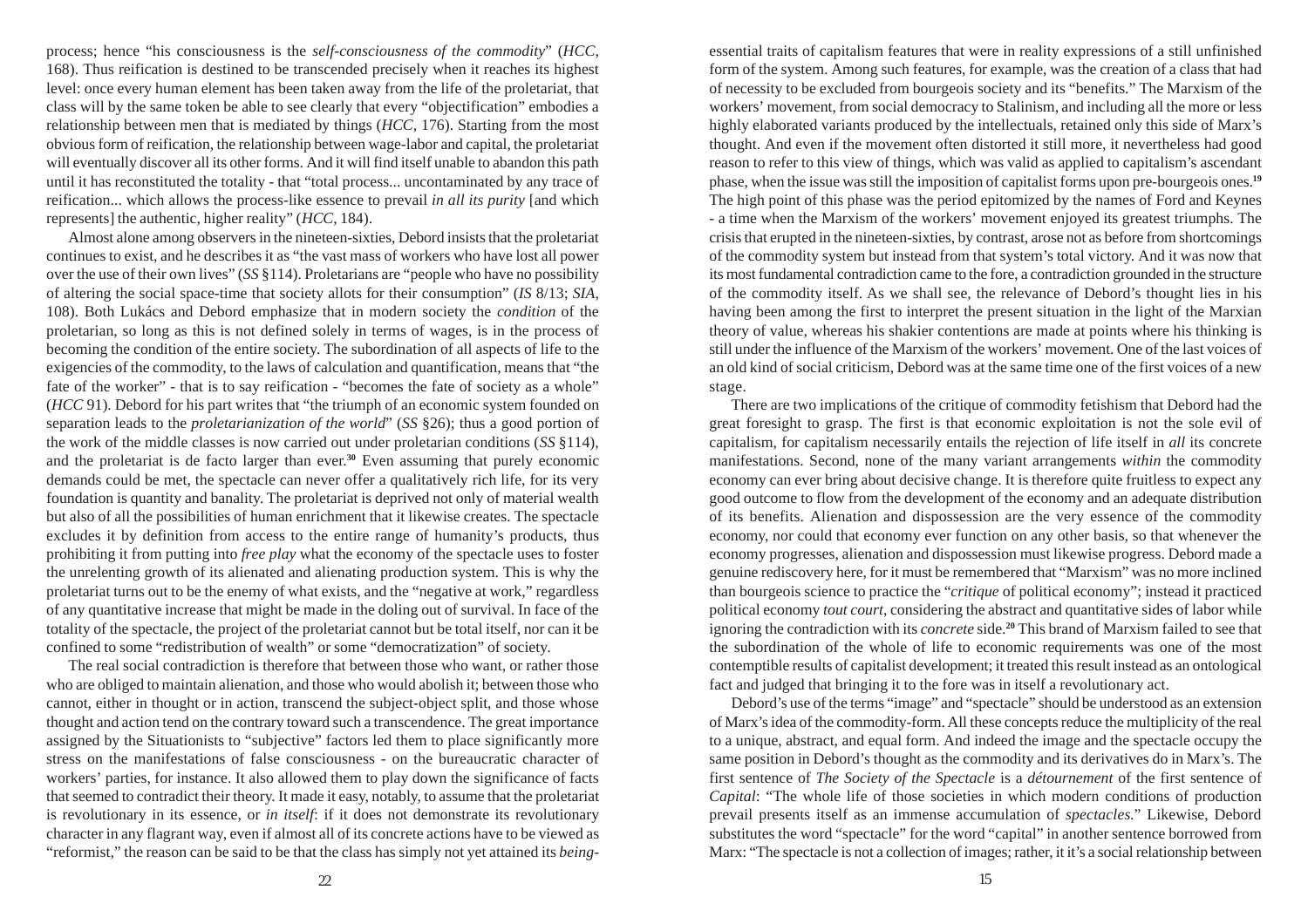people that is mediated by images" (*SS* §4).**<sup>21</sup>** According to Marx, money accumulated beyond a certain threshold is transformed into capital; according to Debord, capital accumulated beyond a certain threshold is transformed into images (*SS* §34). The spectacle is the equivalent not merely of goods, as is money, but also of all possible forms of activity, the reason being, precisely, that "whatever society as a whole can be and do" has been commodified (*SS* §49). The "essentially tautological" character of the spectacle (*SS* §13) perfectly echoes the tautological and self-referential character of abstract labor, of which the only goal is to increase the mass of objectified dead labor and which in effect treats the production of use-values merely as a means of reaching that goal.**<sup>22</sup>** The spectacle is conceived of by Debord as a visualization of the abstract link that exchange establishes between individuals, just as, for Marx, money was the materialization of that link. And images in their turn assume material form and exert a real influence on society: this is why Debord insists that "ideological entities have never been mere fictions" (*SS* §212).

#### **Debord and Lukács**

Marxian thought is thus at once a *record* and a *critique* of the reduction of all human life to value, that is to say, to the economy and it laws. Nevertheless, generations of Marx's adversaries and followers have interpreted his testimony as an *apology* for this reduction. It must seem surprising, from their point of view, that Debord should invoke Marx and at the same time deem the economic sphere antagonistic to the totality of life. Debord, however, can legitimately lay claim to illustrious predecessors in his interpretation of Marx. One of these is Georg Lukács, who writes: "It is not the primacy of economic motives in historical explanation that constitutes the decisive difference between Marxism and bourgeois thought, but the point of view of totality" (*HCC*, 27). This "point of view" is for Lukács closely bound up with the rediscovery of the "fetishism of the commodity." The return of this concept, at least as a modish term, began in the nineteen-fifties, but this should not be allowed to obscure the poor treatment it has received in general from "Marxists." From Marx's death until the nineteen-twenties, it fell into almost total oblivion: Engels in his last period paid it no attention, nor did Luxemburg, Lenin, or Kautsky; all founded their condemnation of capitalism on growing pauperization, on difficulties of accumulation, or on the falling rate of profit. The first to revive the "fetishism" concept in any serious way was Lukács, in his *History and Class Consciousness* (1923),**<sup>23</sup>** and only after the Second World War did the notion begin to find a slightly larger following in the Marxist camp.

On its first publication, Lukács's book created an uproar in which praise and condemnation were intermingled. In 1924, it was damned by the Third International, and a parallel anathema was issued by German social democracy. A few years later Lukács too distanced himself from his own book, which quickly became at once legendary and impossible to come by, so that few people were able to be influenced by it. But the official demise of Stalinism stimulated the search for a different kind of Marxism, and eventually, in 1957 and 1958, a few chapters of this *livre maudit* were published in the French journal *Arguments*; in 1960 a French translation of the entire work appeared over the author's own objections. Lukács, since he manifestly could not prevent the rediscovery of his book, proceeded to authorize a new

this as a genuinely human phenomenon - the complete opposite of the alienation that confronts the subject with hypostasized abstractions that are absolutely *other*. "As Hegel showed, time is a *necessary* alienation, the medium in which the subject realizes itself while losing itself... The opposite obtains in the case of the alienation that now holds sway... This is a *spatial alienation*, whereby a society which radically severs the subject from the activity that it steals from it separates it in the first place from its own time. Social alienation, though in principle surmountable, is nevertheless the alienation that has forbidden and petrified the possibilities and risks of a *living* alienation within time" (*SS* §161). For Debord, as for Lukács before him, one of the fundamental modes of reification is the *spatialization of time*.**<sup>28</sup>** Using Hegelian terms, as he acknowledges, Debord contrasts "restless becoming in the progression of time" (i.e., "*necessary* alienation") with a space characterized by the absence of movement (*SS* §170). On several occasions, Debord observed that the Situationist attitude consisted in identifying oneself with the passage of time.

Like the Lukács of *History and Class Consciousness*, Debord was led to assume that reification clashes with a subject that is in its essence immune to it. Such a subject, even one existing here and now, must be at least in part the bearer of demands and desires different from those created by reification. What seems to be entirely absent from either *History and Class Consciousness* or *The Society of the Spectacle* is any hint that the subject might be under attack, within itself, from forces of alienation capable of conditioning its unconscious in such a way as to cause it to identify actively with the system in which it finds itself. According to the Situationists (no doubt Debord was the least naive in this regard), it would suffice for empirical subjects to reach understanding amongst themselves without intermediaries in order for them to arrive at revolutionary positions. Debord seems to conceive of the spectacle as a force exerted *from without* upon "life." Indeed he asserts that the spectacle is the society itself and at the same time just a part of that society (*SS* §3). Although the spectacle tends to invade "lived reality" (*SS* §8), the latter remains distinct from it, even the opposite of it. There must after all be such a thing as a substantially "healthy" subject, otherwise it would make no sense to speak of the "falsification" of a subject's activity. Inasmuch as Debord describes the subject's world as a distorted reflection of the subject (*SS* §16), then it is not the subject that is alienated but that world. Yet the objective world would have no independent existence if it were merely a "faithful reflection" of its producer. We seem to be back in the presence of Lukács's "identical subject-object."

Debord identifies the reification-resisting subject with the *proletariat*,**<sup>29</sup>** just as Lukács did in *History and Class Consciousness*. Both authors locate the essence of the proletariat not in economic conditions but in its opposition to reification. For Lukács, class consciousness is not an empirical datum that may be found immediately in the class as a whole or even in each proletarian; instead it is a datum *in itself* that is assigned de jure to the proletarian class. Although reification affects all classes, the bourgeoisie is not uncomfortable with this situation for the simple reason that the rule of the commodity is also its rule. The only class with an interest in the transcendence of reification is the proletariat, because the worker always finds himself, no matter what, to be the *object* of events: inasmuch as he is obliged to sell his labor-power as a commodity, he himself is inevitably capitalism's main commodity. At the same time, inasmuch as he is aware of being reduced to a mere object of the labor process, he may eventually realize that he is in reality the author, or subject, of that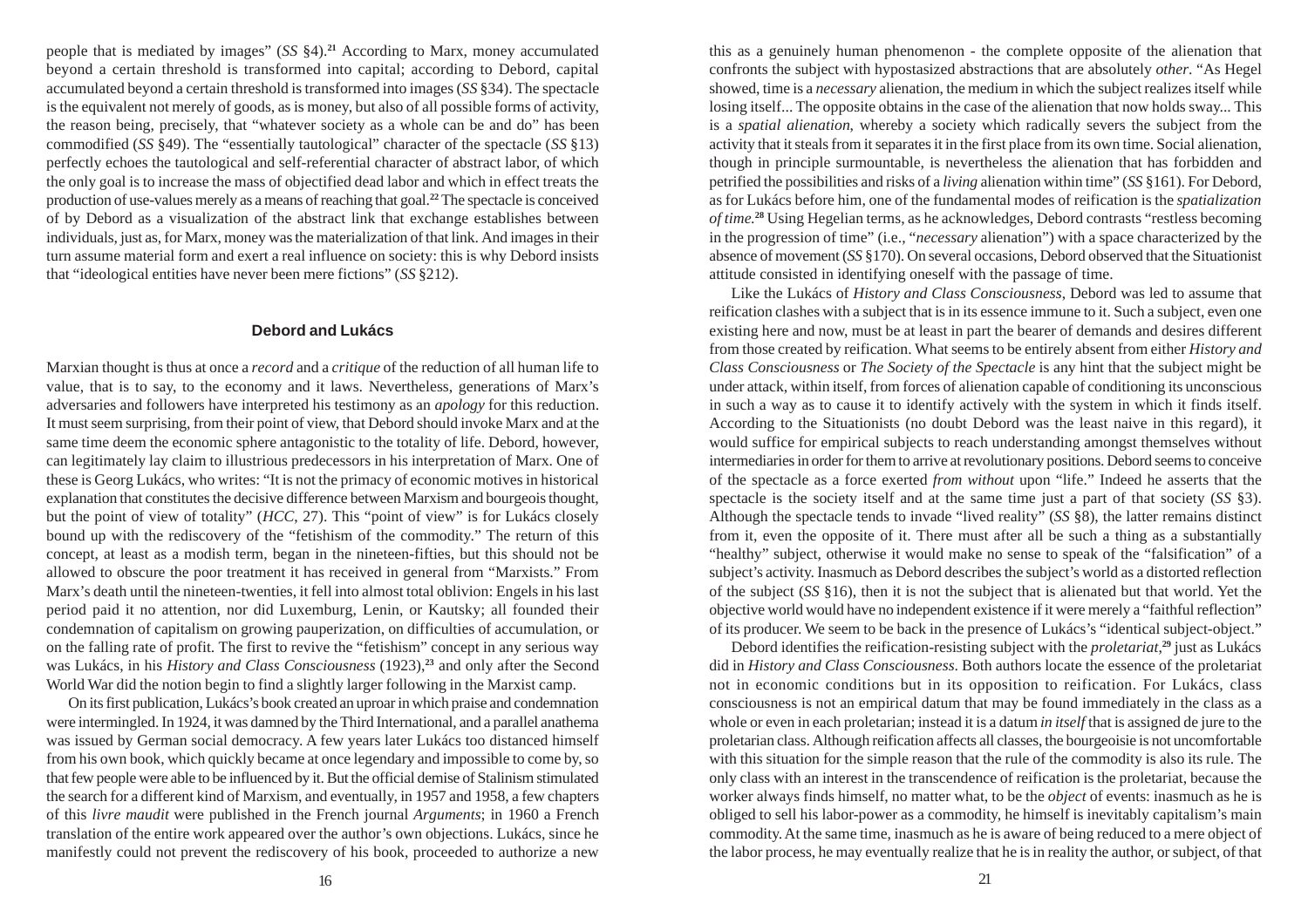§43). Even dissatisfaction and rebellion are liable to become cogs in the machinery of the spectacle (*SS* §59).

No genuine mending of splits can occur solely at the level of thought: only activity can transcend contemplation, and mankind truly knows only what it has *done*. For Lukács, proletarian theory thus has no value save as a "theory of praxis" in the process of selftransformation into a "*practical theory* that overturns the whole world" (*HCC*, 205). Debord likewise asserts that it is "within the historical struggle itself " that "the theory of praxis [must be] verified by virtue of its transformation into theory-in-practice" (*SS* §90); with Marx, says Debord, the negation of the existing order passed from the theoretical plane to that of "revolutionary practice - the only true agent of [that] negation" (*SS* §84). And when Debord warns that "no *idea* could transcend the spectacle that exists - it could only transcend ideas that exist about the spectacle" (*SS* §203), he is merely summing up one of the favorite themes of *Internationale Situationniste*, which was continually rebuking all proprietors of more or less exact truths for failing to test them practically.

The real philosophical pivot of *History and Class Consciousness* is the demand that the subject countenance no independent object apart from itself; in other words, Lukács's work theorizes an identity of subject and object. This is also one of the main reasons why the later Lukács rejected his own work. In his preface of 1967, he denounced the notion of an identical subject-object as hopelessly idealist in character, since it sought to abolish all objectivity along with alienation. The conception of alienation proposed in *History and Class Consciousness* unknowingly implied an acceptance of the Hegelian identification of subject and object and failed to take into account the Marxian definition of objectification: "a natural means by which man masters the world and as such it can be either a positive or a negative fact. By contrast, alienation is a special variant of that activity which becomes operative in definite social conditions" (*HCC*, xxxvi). All work involves objectification, and so too does language; alienation, on the other hand, occurs only when "the essence of man [comes] into conflict with his existence" (*HCC*, xxiv). By identifying the two notions, *History and Class Consciousness* unintentionally defined alienation as "an eternal '*condition humaine*'" - a "fundamental and crude error," according to the later Lukács, which "certainly contributed greatly" to the book's success (ibid.), as likewise to the rise of German and French existentialism.

In point of fact, the critique of capitalist alienation and that of simple objectivity coexist in *History and Class Consciousness*, and it is very difficult to disentangle them. It is reasonable to enquire, therefore, to what extent a similar unintended confusion is to be found in Debord's work. The need to draw a distinction between alienation and objectification was of course clearly felt well before 1967; suffice it to recall the publication in 1932 of the *Economic and Philosophical Manuscripts*, where Marx argues that for Hegel alienation was identical to the objectification of the Spirit, and hence as necessary as it was transient.

Debord was in fact at pains to avoid Lukács's "fundamental and crude error," and he reminds us that Marx emancipated himself from "the unfolding of the Hegelian Spirit on its way to its rendezvous with itself in time, its objectification being indistinguishable from its alienation" (*SS* §80). Debord certainly does not define objectification as something necessarily bad; so far from rejecting the loss of the subject in the shifting objectifications which time brings, and from which that subject is liable to emerge enriched, Debord hails German edition (1967), adding a preface that incorporated very significant self-criticism.

*History and Class Consciousness* attained an almost cultlike status in the nineteensixties, and it exerted a profound influence on Debord; clearly it supplied the initial orientation for his development of Marxian themes. Debord himself does not refer overmuch to this connection, however: his direct quotation of Lukics is confined to two sentences serving as epigraph for the second chapter of *The Society of the Spectacle*; elsewhere he quotes a few lines from the young Hegel's "The Difference between the Philosophical Systems of Fichte and Schelling" that would seem to have been taken from Lukács's book (*HCC*, 139). As for Lukács's theories, Debord explicitly evokes only his conception of the party as that "mediation between theory and practice" whereby proletarians cease to be "mere 'spectators'"; and he adds that what Lukács is really describing here is "everything that the [Bolshevik] Party *was not*" (*SS* §112).**<sup>24</sup>**

The entire run of the journal *Internationale Situationniste* contains just one reference to Lukács, but the choice of matter quoted is characteristic: "The primacy of the category of totality is the bearer of the principle of revolution in science" (*IS* 4/31; *HCC*, 27). That category is indeed as central for Lukács - whose reiteration of this is one of the very few points where he continues, in his 1967 preface, to see validity in his book (*HCC*, xx-xxi) - as it is for Debord.

We have seen that in Debord's view the spectacle is at once economic and ideological in nature, at once a mode of production and a type of everyday life, and so on. The Situationists deemed it necessary to pass a *global* judgment here, one that could not be dazzled by the variety of choices seemingly on offer within the spectacle; they consequently rejected all change of a partial kind. According to *The Society of the Spectacle*, the degree of alienation now imposed on them puts workers "in the position of having either to reject [their impoverishment] in its totality or do nothing at all" (SS §122). At least in its "diffuse" variant, the spectacle always appears in a variety of guises: different political tendencies, contrasting life styles, antagonistic artistic attitudes. The spectator is urged to express an opinion, or to choose one such false alternative or another, so that he never questions the whole. The Situationists stressed the necessity of rejecting existing conditions *en bloc*, in fact they made this attitude into an epistemological principle: "The only possible basis for understanding this world is to oppose it; and such opposition will be neither genuine nor realistic unless it contests the totality" (*SI* 7/9-10; *SIA*, 81).

Lukács<sup>25</sup> for his part explained that the more bourgeois thought succeeded in understanding particular "facts" about social life, the less it was able to apprehend it in its totality. This incapacity corresponded perfectly to the actual fragmentation of social activity and in particular to the growing compartmentalization of work. Bourgeois science, along with the kind of "vulgar" Marxism it influenced, so typical of the Second International, allowed itself to be misled by such alleged contradictions as that between the economic and the political spheres. Only authentic Marxism - and Lukács states explicitly that the method of authentic Marxism was derived from Hegel - was able to identify isolated facts as mere *moments* of an overarching *process*.

Bourgeois science takes the apparent independence of "things" and "facts" for the truth and strives to discover the "laws" that govern them. It looks upon economic crises or wars not as the more or less distorted outcome of human actions but rather as events